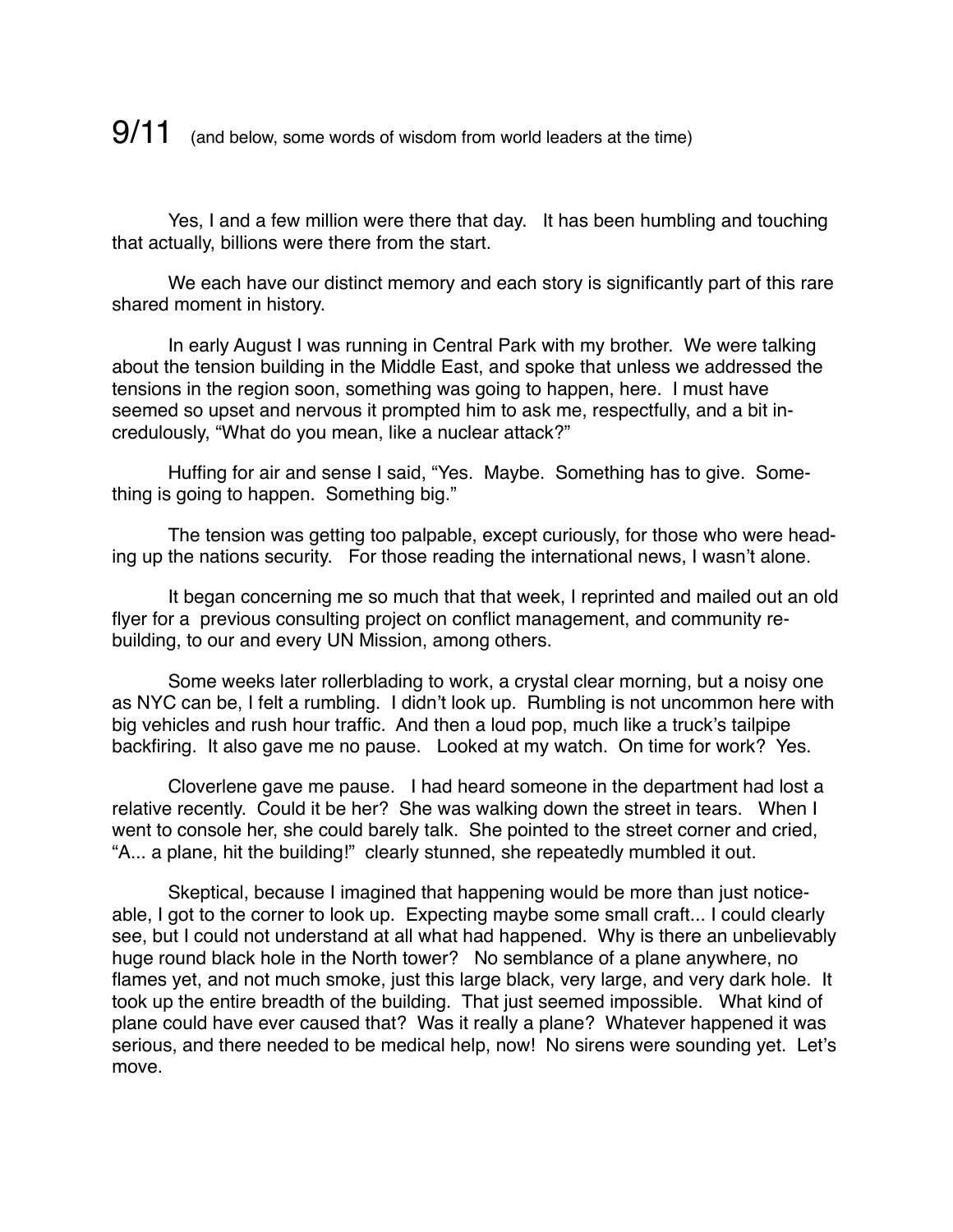With normal elevator crowds on the ground floor at the beginning of the day, I ran up nine flights to our department, announcing the "accident"! Some were already at windows, fixated, gaping. I urged to mobilize and get downtown to help asap.

As some would die because of it that day, my life was most likely saved by the agonizing deficit of response time of most large bureaucracies. For this once, I'll give thanks for it. Our hospital was the second closest to the World Trade Center, and as we'd learn soon, the closest functioning hospital. Beekman Downtown, whose heroic response was headed up by a dynamic ER director Dr. Goldschmidt, would soon be overrun and it's electricity and water severely disrupted. Ambulances would now first be routed to us and Bellevue Hospital.

Making our way over to our main hospital, I ran up to join Dr. Rivera. His depth of knowledge I had come to trust, and I asked him to review with me the first aid care for severe burns, lacerations, and basic crushing trauma, a sidewalking eight minute crash review course. We were sure we'd use every bit of it within moments.

My department was disfunctionally administered at best, but the service of caring for the homeless had called and kept many of us there. Throughout the city, we had 30 clinics for the homeless. Along with all main hospital personnel; Dr.s, RNs, social workers, clinic assistants and service staff were to gather in separate staging areas (pools) where we'd wait for official direction from higher ups. Minutes from the site, many stayed in these areas all day, staring at the TV like all others around the world.

When infusion experience (to collect, set up and administer IV's for the ER) was requested I quickly volunteered. A small team of us rushed gathering on each floor all the extra IV bags and tubing we could find and fit into a large rolling bin.

Down in the ER one of the first ambulances had just rolled up. Opening the doors, a surprise awaited us. What? Inside were two firemen being carried out, struggling with inhalation. I remember thinking: Where are the people from the building? Why Firefighters? They went to help the people in the building! What's going on?

In the ER we weren't watching TV. We were busy clearing, organizing, serving. People would run in with any news. Trying not to shout as people were focussed on care, but we heard it: "Another plane just hit! It hit the other tower!" It took only moments to validate if that absurdity was true. And then it took only moments to compute something else was happening, and it was much worse than we thought. Keep working.

IV's collected and too many people now in the ER to administer them, I crossed the street to check the clinic where our new PA was. She just started her first week with us and was alone in an area she'd never been before. I found her comforting an elderly gentleman with slight angina, and another for respiratory distress. Patients not deemed critical, having little to do with this disaster were shunted there. Hooking up oxygen for the first time, finding where medications were, anyone would have been over their head, but she never complained and kept doing all she could. It would be sometime later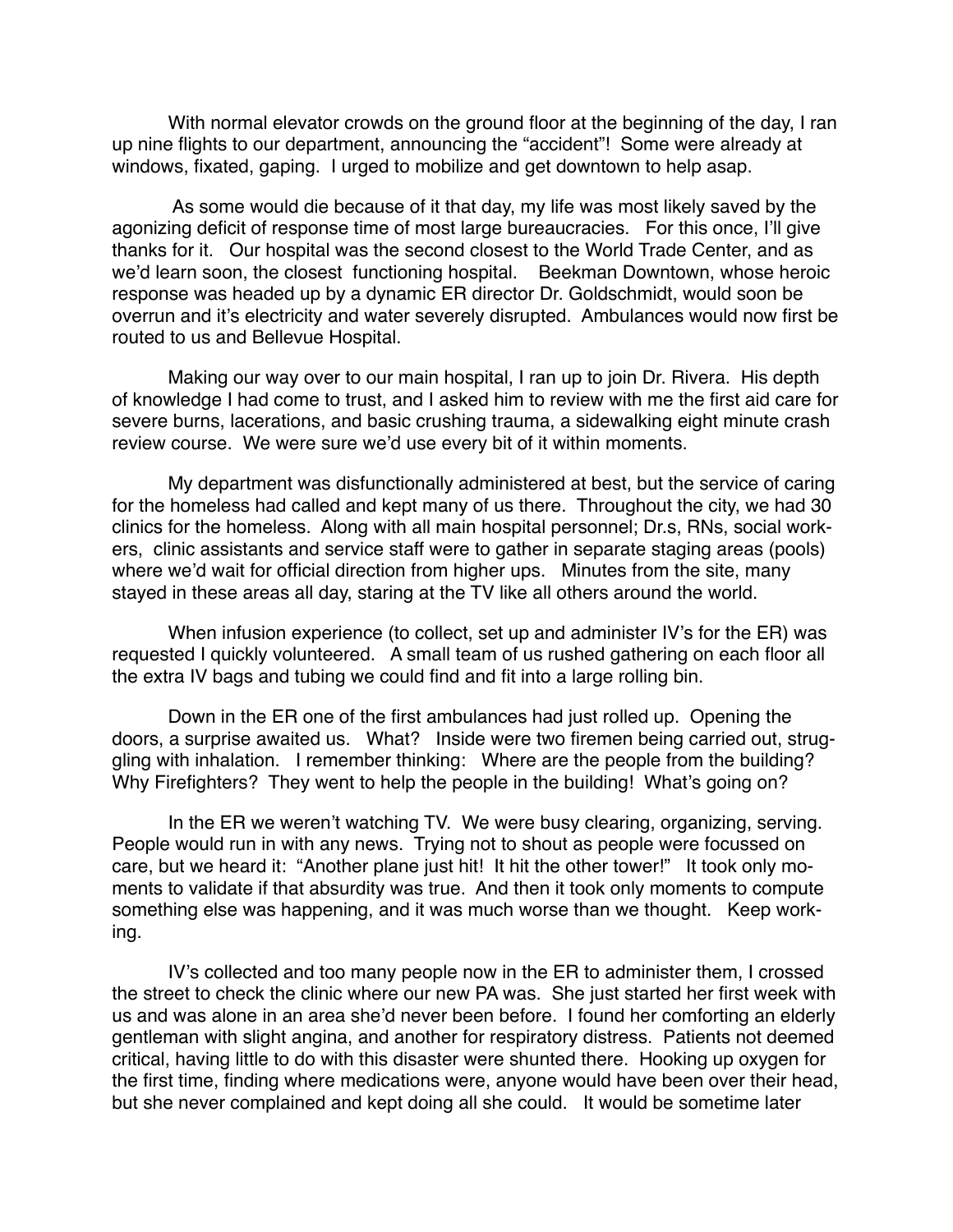while helping her that I heard the screams from the street. "The tower, the tower is falling,! It's falling! .... It's gone! It's gone!" Stay focussed I said to myself, stay focussed. I would go to see the emptying sky later.

I had several relatives who worked down there in the World Trade Center. One was my oldest friend who happened to also be my cousin. Our mothers were best friends and we grew up together from infancy. I saw a phone. Made my only two calls that whole day, lightening quick. Get the info and keep on. One to a friend I knew could call my brother in California who would spread the word in the family that I was OK, and the other a call to the wife of my cousin who worked down there. "Yes, he got just got out. He's safe." That's all I needed to know, and got on with it. Days later I learned that his office had given orders for all to return to their desks after an initial exit. He and most did. But after literally having to face the pure shock of seeing body after body, good soul after good soul, fall down in front of their windows, they decided they had enough, and left on their own. The horror nixed any possibility of thinking of business or company rules. The entire time inching down the crowded stair case and in transit after jumping on a packed subway (one of the last to get through just before the first fall), he kept repeating one overriding thought to himself, "Grab my daughter and get the hell out of the city, now!"

Citizens desperately wanted to help. They asked to do anything, clean toilets, sweep floors, cook food, get water, carry loads, anything..... Looking outside our street level clinic at hundreds who'd been gathering, I'm not sure who it was that came up with the idea, but I got a clip board and many sheets of paper and started to take down names and phone numbers, and note any specific skills. "We'll call you, as the need arises", but now we needed them to keep the hospital area clear. We knew it was a massive event and thought "Surely rescuers and personnel will get exhausted and we'll need help over the next few days. And, who knew what else might happen? Presently I told them "We are inundated, saturated." We have surgeons who immediately drove from several states away, with equipment in large bags, just sitting in the pooling areas, or pacing the floors, wanting to be involved. Back to the clipboard. "When?" "Maybe later, maybe tomorrow. We'll call. Thank you. Thank you very much. Next."

 It may have been a crowd control measure, but after taking the first several names and looking at hundreds just lining up orderly, quietly, patiently, I almost began to lose it and cry (externally, because inside, who wasn't crying). What brought it on was this: Each person was looking me in the eye. Directly. They weren't fooling around. This wasn't about them. They didn't care what job it was... they just wanted to help. I could feel they would give anything, yes, even their lives. They didn't care about themselves at that moment. I was blown away by one after another. Endless humanity pouring out our best instincts, caring for one another.

Instead of so many who were deeply suffering personal loss on this day, because of a clipboard, I was the one on the receiving end of this tremendous compassionate energy. What a privilege to experience. And this was just one hospital in the city.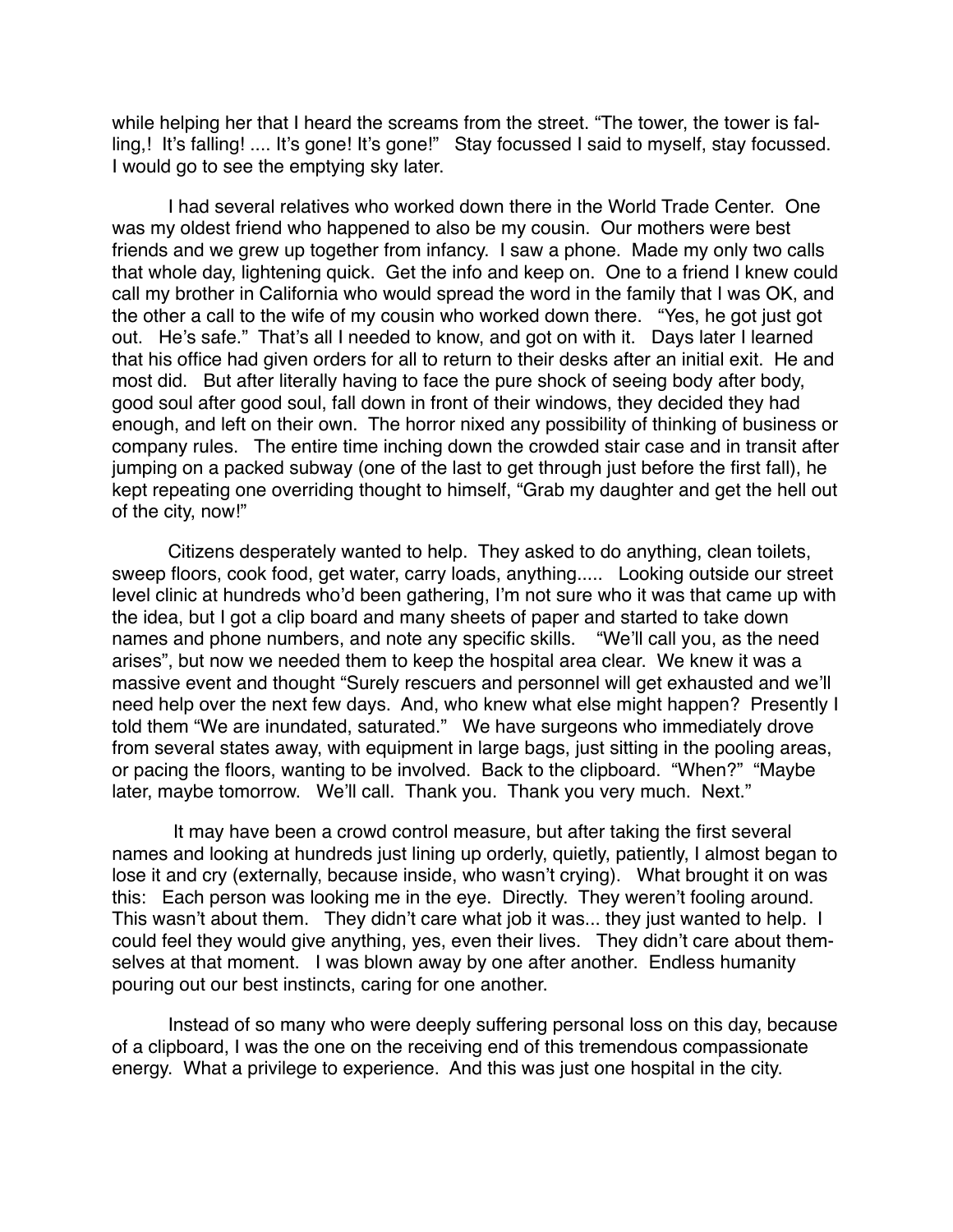This is the large untold story when they speak of heroes. I keep remembering these hundreds of hearts pouring forth on a clipboard. That's the human story little was written about on 9/11. That, and the millions of concerned calls and emails from around the globe to this city, calls from the highest leadership and calls from the smallest village in South America, Asia, or Africa, lines all jammed. When there is talk of heroes and we show only police and firemen in uniforms, my heart sinks a little. Yes for sure them, but I saw hundreds of heroes all around me, unsung heroes volunteering, danger or no danger.

Another of the great missed opportunities adding to the tragedy was not harnessing this inexhaustible depth of community available. It was one of my early discomforts, also not mentioned, on the leadership and our cities response.

Effective leadership could funnel and direct this immediate, ready to serve, vast volunteer force present. Give volunteers good guidance and rules, they'd follow. Surely we would need them. Many other crises got organized in this way, indeed most round the world. All through the London bombings of the war, but anywhere sudden tragedy struck people. The list was handed in, and they were not called, nor considered, not given a chance to serve in that moment of need. Experts had to do it. It was "unsafe". Citizens were told not to go below a certain street (Canal). Surely, any able bodied person could help dig and carry a bucket of debris as well as another, with leadership. Yes, sure there was risk. We'll never know what could have happened. We know our civil servants did a great job down there. Few short term injuries were incurred, and that usually ends this mere suggestion.

ID's would be checked at checkpoints and you weren't allowed south. We did need order and we did need clear pathways for emergency vehicles. We didn't need one more death. In days ensuing, quarrels among the Police and Firemen serving at Ground Zero would occur. Indeed many of them knew someone in the rubble. How to contain that emotion and pull? What about the larger majority of people who had friends and relatives there? They would serve without thought of pay. Most all of those allowed to serve were on government payroll and overtime (save a few). Our taxes reimbursing most every truck and person and service. They were doing what they felt was best for us. They had the best intentions, if not a overriding sense that Ground Zero was somehow their own territory, due to the ultimate sacrifice of their brethren.

 Citizens with specific skills were carefully vetted and screened at the volunteer service centers that eventually formed along the river. People offering food, legal services, counseling, massages, you name it. But around the Ground Zero area if you didn't know someone, have a specified needed skill, you had to stay out, stay away. We citizens were mostly relegated to watching, our tax dollars being spent, gladly giving more money, and importantly, getting back to our daily work. We did this, and we supported those serving in every way possible, no questions asked. We followed, and gave our trust to authority.

What would have been the economic benefit using a larger volunteer force from throughout America and this city? We chose to spend many millions of dollars on over-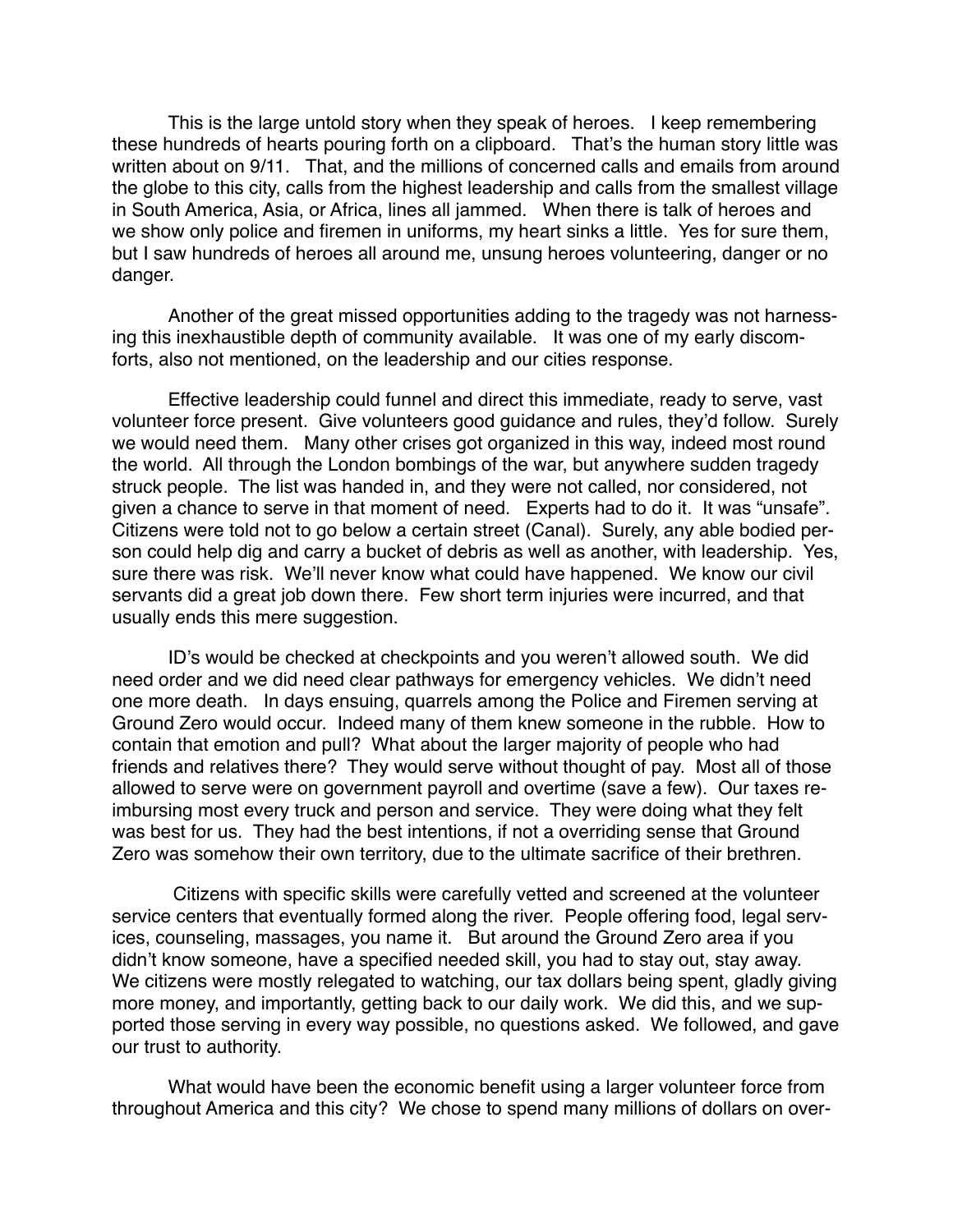time for our exhausted civil servants and contracted construction crews. We're still paying for these directives. Would less exposure and more personnel rotation have helped? Volunteers were willing to sign any risk waiver. Years later the fact that many of those who served continuously down there are now on disability, with lung complications, can have us second guessing. Do we wish to learn, more seriously reflecting such future response options? Not in the planning yet.

Large centers were set up spontaneously with citizen input; to serve food, give massages, psychiatrists/psychologists giving free counseling, those caring specifically for pets, relatives filing for services, you name it. My girlfriend and several friends would find volunteer work in these help centers along the river. For weeks they went as often as they could.

To the compliment of all, the city mostly got right back on the saddle, and kept running. But again, "heroes" brings up some mixed thoughts. Never a doubt here that those who went in those buildings for others, and who did not come out, who are on the wall of remembrance, they are heroes to all of us. I still pause at the plaques on the firehouses, and probably always will. I also think of the 2600 civilians who died, many of whom where trying their best to help others in ways we'll never know, who held on to one another with burning lungs and said let's go together, who consoled others in their time of greatest need, who gathered wounded, organized teams, etc. And I think also of those many thousands who wanted to be there to help and were told, no, stay away. Heroes were everywhere that day. Calls loading our phone machines from heroes in other states asking if they could come and help in anyway, "I'll leave now". My machine was full from across the country.

Sandra, a good doctor friend in Ireland saw the second plane hit, rushed to Dublin's airport and got on one of the handful of planes somehow allowed to land in NYC. Can you imagine? There was no institution, and no volunteer group organized that she could find that would take her services. Saturated, but many pulling overtime. Locked out, she would go home a few days later. She did that for others, her own expense, for us, without thought or regret.

There are hundreds, no, thousands of stories like this. To all those many thousands who tried, and were not firefighters, if no one else officially has recognized you, took photos of you, put you on advertisements, or wrote about you, I just want to say thank you. To me, you along with those recognized are also heroes. Thank you. And thank the Lord we have people like you alive.

People from some 60 countries would perish in those buildings. Many of their friends and relatives would do anything to be there to help. Russia's leader Putin within minutes called to help, followed by leaders of the world, too numerous to list. (Several of their statements are placed at the end of this article.)

We tend to patronize and stereotype the homeless, but even many of the thousands of homeless in our shelters turned around our narrow images of them, for any who noticed. I managed the medical clinic in a shelter with a thousand homeless men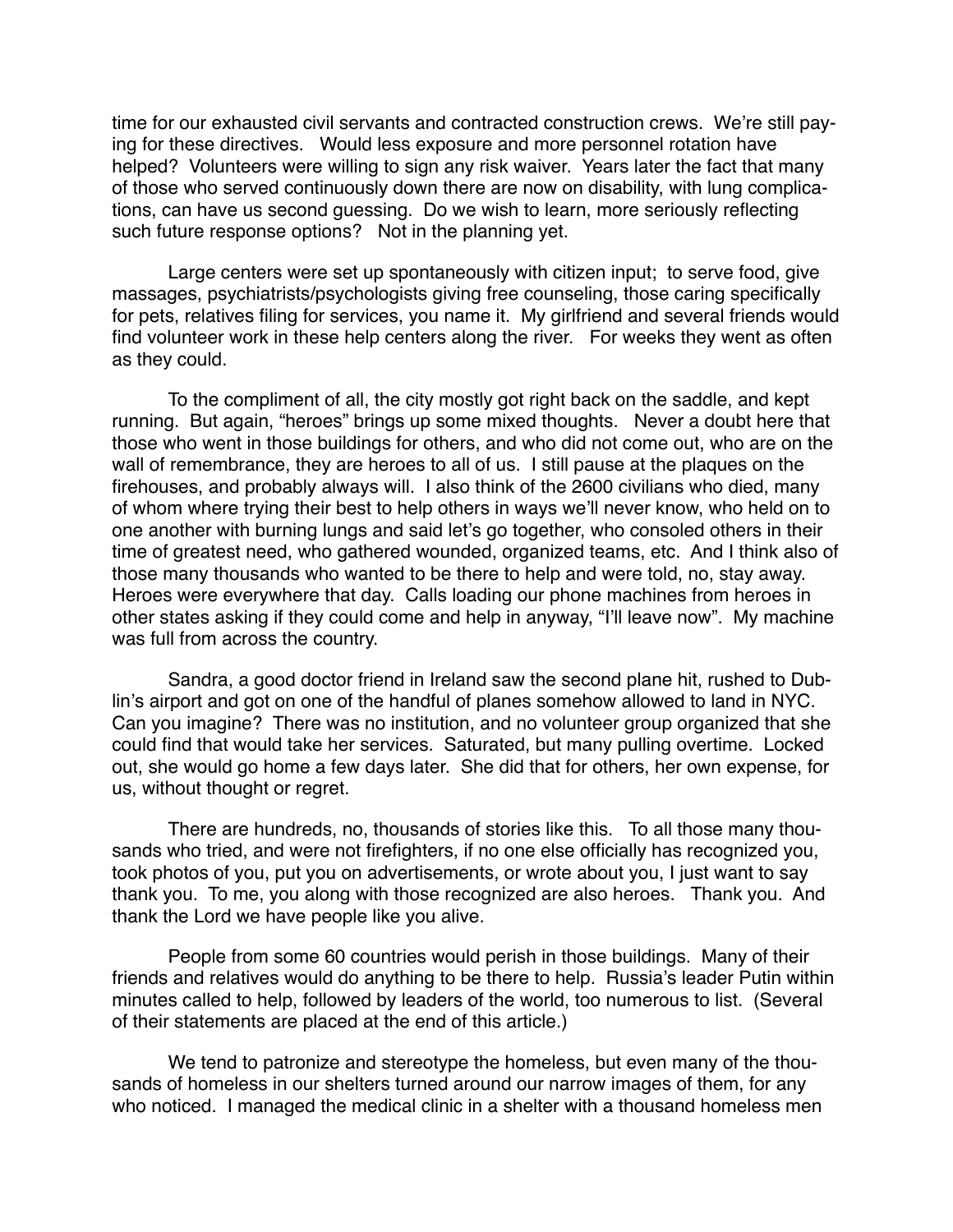at the time. What I remember is: Them requesting from us how they could help, lend a hand, asking, did we need anything? They were ready to serve, to do, to give back. In these days they returned to perhaps former images of themselves, capable citizens caring for others. There was one Home, without the less.

Another missed opportunity? Us not thinking out of the box? Or perhaps the event was more out of the box than we could take? Again, something we might consider for the future? There was no way for individuals to get these ideas up to the powers that be. 9/11 was a chance, with some vetting for mental health, to give many a second chance for integrity, a chance to not need care but to give it, a chance to be equals, a chance to be volunteers, to fill a true need, to be fully human. Indeed, I met a few that later, proudly did get jobs with construction crews etc. Many of the homeless are not useless, and are praying for that chance to be off the rolls, and yes, they even can be heroes too. They were soon as they were before 9/11, "the homeless". They joined the many New Yorkers and people from around the world just left left out of any broader volunteer involvement, not mobilized, utilized, received. Indeed our shelter would receive some who became homeless as a result of 9/11. No insurance, mental breakdown without a family network present, or a lost job off the books could do it.

I know it was dangerous down there, and there was enough confusion. For me the recovery effort was tinged with a tendency toward turf wars and control issues, more than creative carpe diem. Survival mode. Having said that, Monday morning quarterbacking is easy. We all did phenomenally. Review would only strengthen us, but institutions tend to pat themselves on the back, follow money trails, and rarely change.

The great quiet. For several days, all of NYC was quiet. A quiet none of us had heard before here, ever. Cars and trucks moved in the streets, trains ran, people walked, but it was all done somehow, quietly. Highly unusual. NYC's worst offender to noise pollution, horns, weren't honked, none, just an occasional siren. No raucous drinking arguments in the local haunts in the East Village where I live. We all remember hearing our first laugh several days later. We asked ourselves, was it OK to laugh again?

It seemed hours, many long important hours on 9/11, that we were without official word from national leaders. Citizens, regular people, us, became quite self sufficient in the vacuum, and took initiative. We got doing things, rescuing, protecting, comforting, understanding, organizing, helping in any way. We weren't waiting.

Where were our national leaders then? We here on the ground just heard that they were being protected, and were busy getting themselves safe for our sake? The rest of us? Well, we were protecting and caring for ourselves. Leadership was everywhere. Later this administration would repeatedly use 9/11 as an example of their strong leadership. I didn't understand that then, nor now. How did they help us in NYC in those first hours or first days? Common US citizens around the country helped immediately.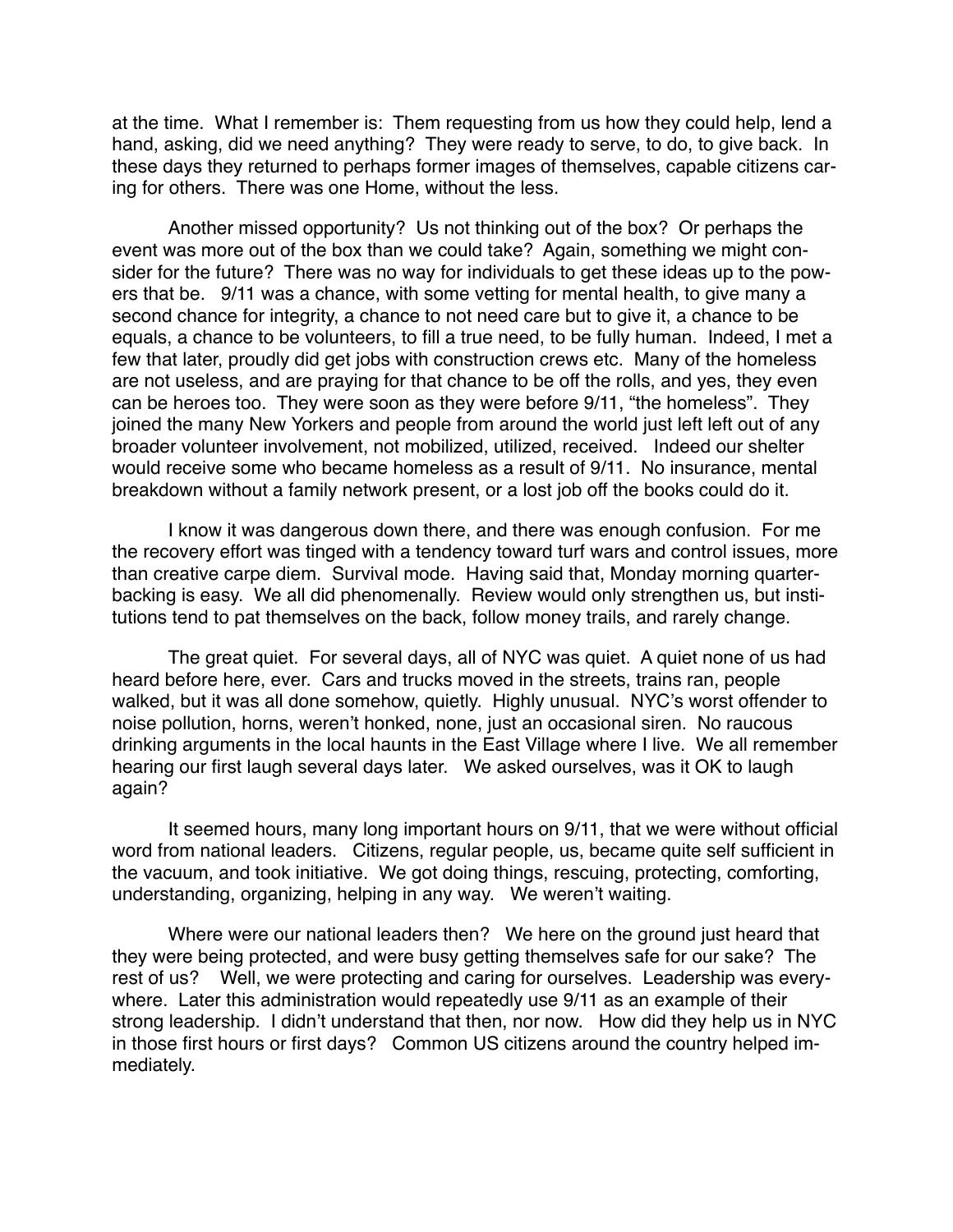War? Upon hearing the President days later here in NYC, I was hit hard in the belly. I felt something was amiss, something wasn't right. Little did my brain know why at the time, but my knees buckled, and I got a shiver down my spine when I heard one word... war. It confounded me more than when I looked up to see that blackened hole in the first tower. What was our leader up to? For the first time in days, I began physically shaking. Was this sacred place being claimed, and used, politicized?! We didn't know then that this administration would be leading us not just to strike the Al Queda camps in Afghanistan, which was not opposed by me or anyone I know of. But we'd learn in the name of this ground, in the name of this day, of those taken from us here, that they immediately were making preparations for wider war. The best policing and investigation, and effective action yes. But, the no rules of War?! And not listening to a soul who had genuine experience in the region? Certainly all who dealt with this era's terrorism knew that armies and conventional war was an obsolete and useless strategy.

Not far off, we'd be driving into Bagdad with orders to protect one building, one building alone. Among all the vital and invaluable Bagdad structures, we would protect the Oil Ministry. We would declare a worldwide war on terrorism and quickly build (and not stop building) the largest fortified base, a whole and isolated city, around this one building the Oil Ministry, replete with Star Bucks and shopping malls, private contractors and private armies "security details" within, called the Green Zone.

I'm not sure which day our new representative Hillary finally showed up at Ground Zero, but it was a bit discouraging to see her just watching with this war talk. I suppose she felt listening, and joining in the empathy was the best thing. Listening is good, but leadership? This is when we want to see that wisdom leaders advertised constantly during the campaigns. Perhaps she thought there were just too many voices joining in the leadership pool now? It's true, it was large and everyone was coming: The CIA, FBI, National Guard, OEM, Firefighters, Police, Mayor, Governor, etc.

The lack of our top leadership and representatives leading at that moment of crisis felt as disappointing as ordinary people were inspiring. The Administration would defensively echo, "Nothing like this ever happened before". To his credit, Rudy came on the scene relatively quickly. He came and tried to make as much sense as he could on the ground. As Woody Allen alluded to about success, the Mayor was there. He was almost killed. Leadership thinks of others and takes that risk. Being there helped a lot. Today he's taken that day and honed it for a presidential bid. Why they decided to blow down vital building number 7 that day continues to be a black hole without investigation.

At 4:45 PM, right on hospital shift schedule, day staff were released. It didn't appear that keeping us in pools was needed any longer. There were too few being found down there, and too few being brought up. This reality did not sink in at all for me. They were two of the largest buildings in the world, with over a hundred stories each, filled with offices on a work day. We didn't know how many, but there had to be many people in there. There had to be many pockets with people trapped in many little hidden places, holding onto life as we watched TV. There had to be. And there couldn't possibly be enough staff down there to replenish rescue through the night.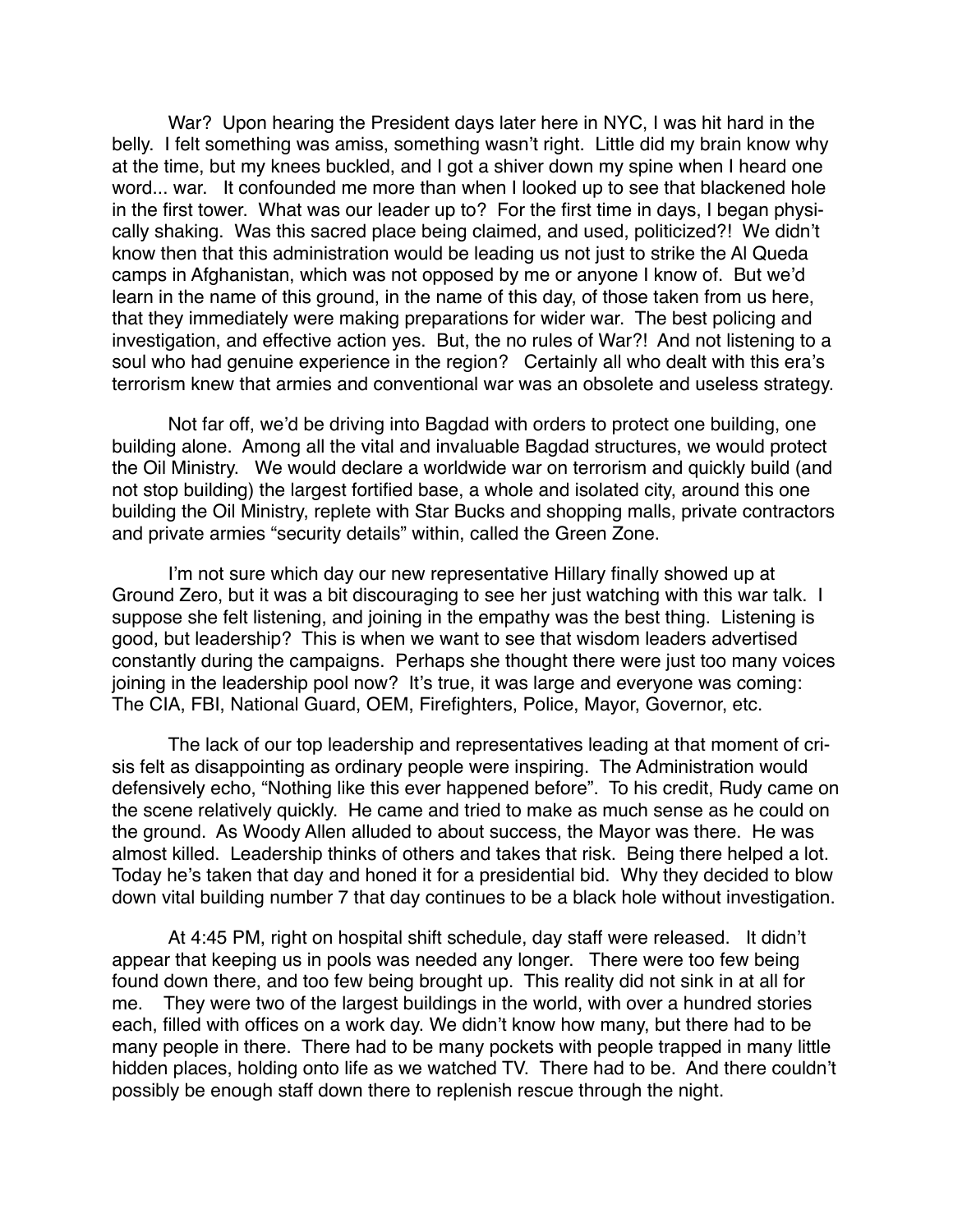I took my knapsack, filled it with bottles of normal saline (salt water, good for all kinds of wounds), wrap gauze and tape, ... put on my rollerblades (no trains or buses going there) and headed straight for what would soon be known as Ground Zero. I knew I'd find someone trapped in that vast area. You just had to keep looking. Every family member I think was hoping for and thinking the same. My patron Saint Anthony helps one find things and I had the knack. I'd be one to find people. One person would be worth everything. Hang on, I'm on my way.

I waved my hospital ID at the checkpoints and they just flagged this crazy rollerblader guy by. I was resolute. I could help. Had ID. I was legal. Within a few blocks a layer of white powder slowly became deep, and then deeper. The blades began sliding as through thick snow. I looked around the abandoned quiet streets and saw a beam to stash them under.

Arriving at the now sacred ground was .... how can I begin ....as surreal, as disillusioning, as humbling, a truly heart stopping sight ... I suddenly began to realize why so few injured were coming to us. I did not want to get this answer to my question of why, but.... it was now before me. Who could have possibly survived this?

This was the west side of the Towers. The roads on this side were impassable to any vehicles. Few rescue personnel made it here that first day. The gentle wind was blowing this way, so the smoke was thick and on the clearest day, the visibility was very poor, maybe a few hundred feet. Through the fog, appearing on that first corner of the Towers, along Church Street, was the first of the fire trucks. Abandoned, crushed. Tires burnt out. Still. Very still. Silent.

Nearby were three haunting police cars, all had come screeching to a halt from three different directions up onto the sidewalk, facing each other now in a star formation. All the doors were open, and the lights were still flashing on two, but flashing very slowly, reflecting their red and white rotating beams through the silvery dust, all silently, no siren, no engine on. The battery hadn't quite yet given up, but the gas had.

The silence was unheard of in NYC, but especially there. You could hear things that you would never be able to hear before. Almost no one talked, only necessary new information, of which there was little. No one felt like talking and if we did, it was almost in a whisper. There was a constant but very low hiss sound omnipresent, a simmering of steam like particles rising up, escaping from everywhere in the pile. The only other sound that could be heard was a single fire hose set up on a stand, unmanned, aimed into the front of a building section. Flames no longer visible outside, but ... water answering those possible flames underneath? That long arching 40 yard stream of water was the primary sound of the evening and night in that area. Like a calming ever present fountain.

The soon to become famous standing shell of a wall, the crisscrossed beams, was dimly visible to the left, standing precariously, defiantly alone, the only recognizable part left of the World Trade Center we once knew.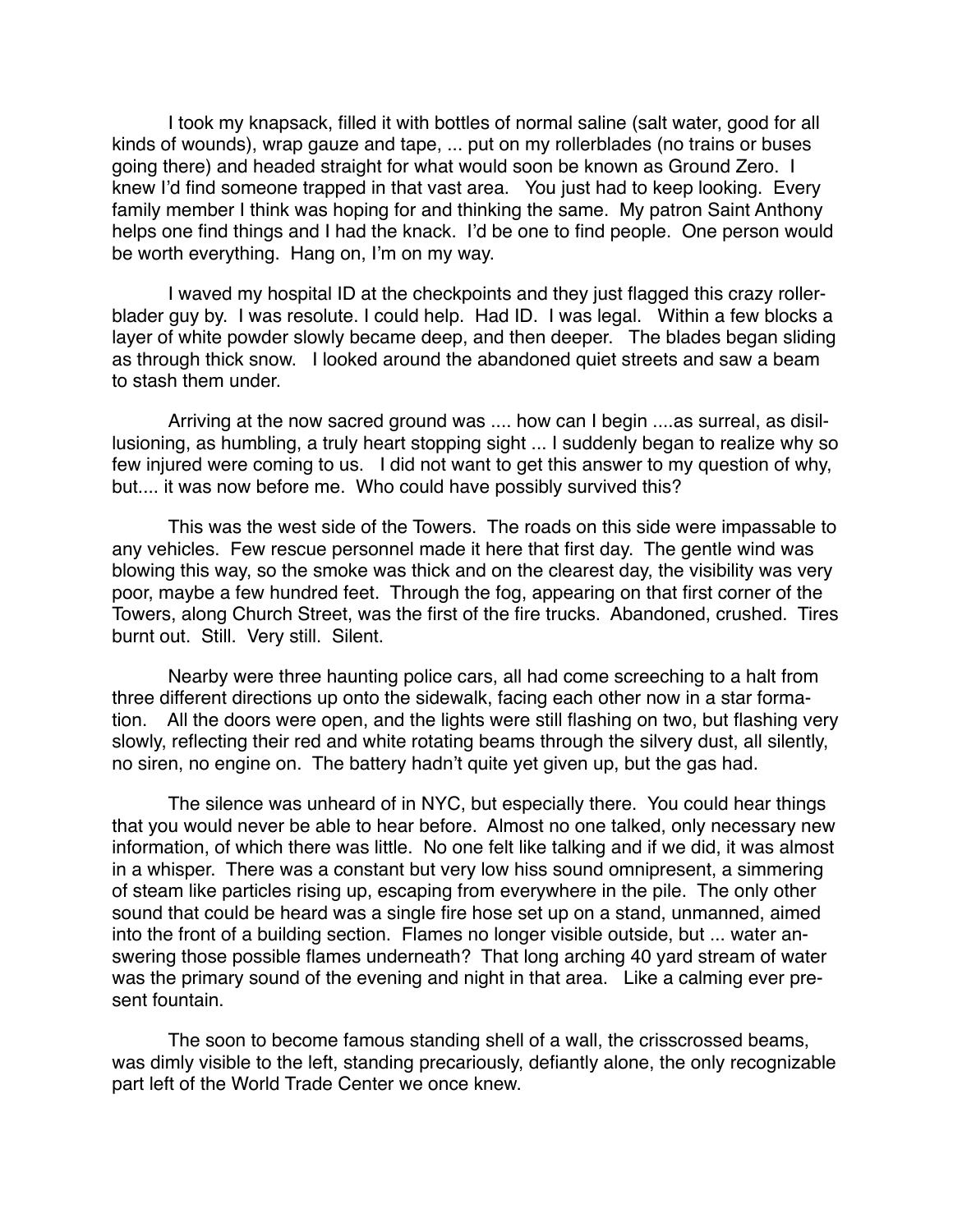But how was it at all possible that that huge huge structure, that structure that you had dinner in a month before and looked down in disbelief that you weren't on an airplane, where you could barely make out those tiny dots as people walking below, that unimaginable structure that you disliked when it removed a community to build it, and learned to love while lying on the riverside park grass on the warm summer evenings, gazing up at them. How was it possible that in a matter of seconds, it became just a handful of stories tall, just a white grey mound, now dwarfed by all the buildings around it. Looking up was unsettling: The smokey, but empty sky, as the Boss would later put to words. The remaining buildings, most less than half the height of the twin towers before, were this night the barely visible new towering skyline. That and everything else around now stuck out, especially the nearby ancient tombstones of St. Pauls now blanketed as if there had been a heavy snowfall. The tree's over the graves, I was happy to see were standing. Every leaf was blown off, but the limbs were there, catching empty plastic bags, now holding them as hanging lanterns in the night.

There was a single pair of firemen boots perfectly aligned together on the street. Either someone just jumped out of them, or was about to jump into them and didn't make it. Where was this soul?

The smell from the site would linger for many weeks for those of us living below 14th street, and wherever the wind was blowing. The smoke, or whatever it was on 9/ 11 was most peculiar. It was a constant silky vapor, a steady gentle steam. We didn't know what it was. It was not your normal black smoke from a fire.

Normally I have sensitive lungs. My lungs reject smoke from a single cigarette yards away from me. An exhaust plume from a car or bus normally has me hold my breath and cover my mouth. But on this evening and night, this thick smoke doesn't burn, it doesn't make me choke, nor even cough. Many of us donned masks upon arriving, but so many of us took them off. I did. I experimented on, off, back on. Couldn't discern the difference. Seeing and communicating seemed easier with them off, so off they came. I didn't stay in that dust as others did for weeks and months, so luckily I'm not one with any associated problems, yet. Eyes did seem to get slightly irritated later, but hard to tell if it was not just compounded from lack of sleep.

I ran into four people who had gathered medical supplies, masks and helmets from a Con Edison box. (Con Edison, I'll give it back to you if you wish). We formed a back up medical crew, as there were no others in that immediate area. We reviewed what we'd need to stabilize anyone when found. We were like horses in a race waiting for the gate to open. On pins and needles? On the thick crust of the moon, with gravity.

The loneliest reflection that night was captured in the silhouette like stance of a single Fire Chief. I don't know his name. He very well could have been the Chief the President put his arm around up on the pile a few days later. I don't know. But this man, spent hours, most the night, standing away from his troops, alone, white chief helmut on, unmasked. He must have given orders to his men to give him reports and then stand far aside. He stood alone staring into the pile, not moving for interminable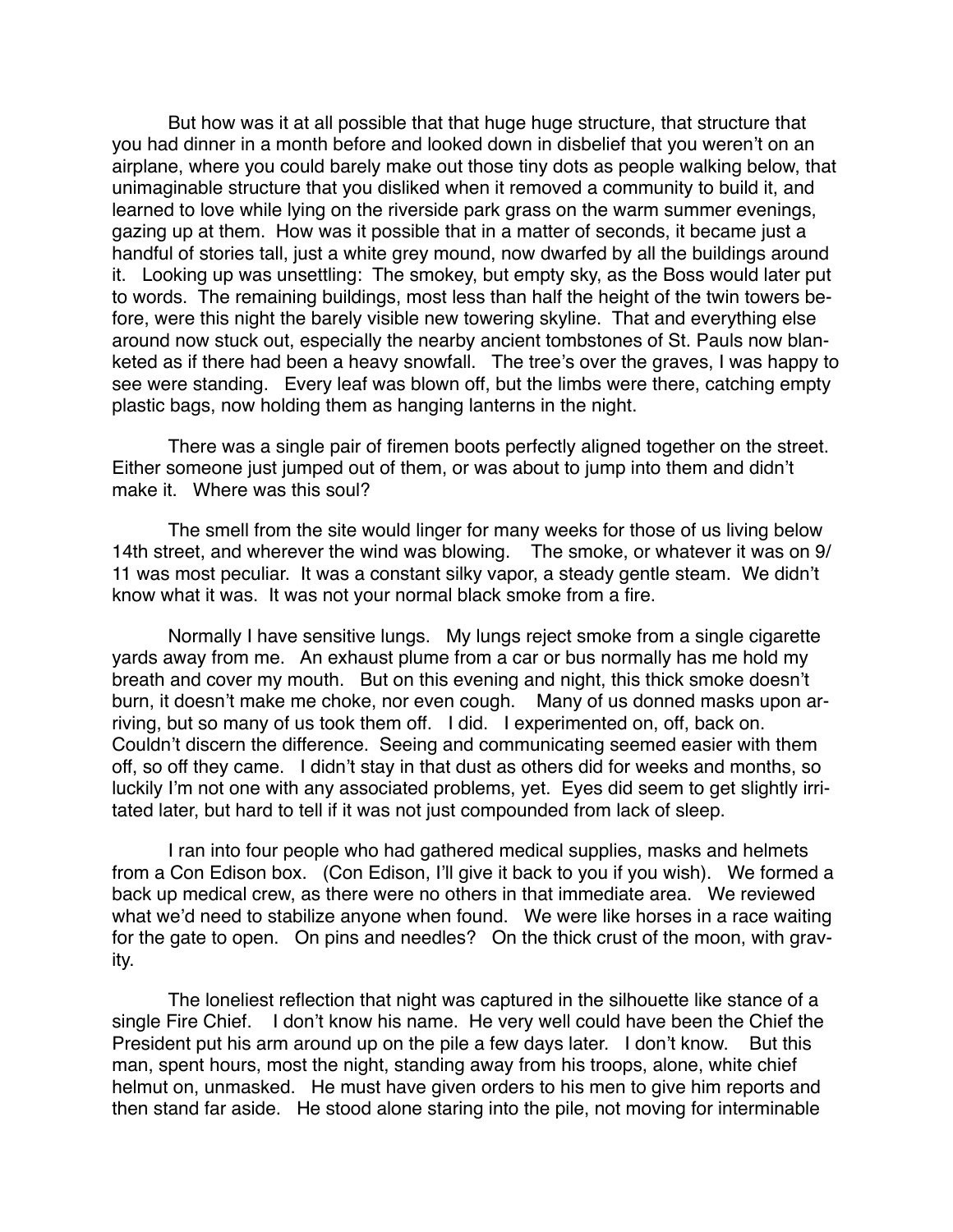periods. His face was that of someone in the shock of having just lost everything he knew. At the same time, his was the face of determination, maintaining focus on what he could do. I imagined him running scenarios of the faces he knew well, and reviewing repeatedly all the decisions made from the moment he first heard that morning. He knew the beloved Fire Chaplain who died before the collapse, he knew most all those that responded. He hadn't slept, and wasn't going to for a long while. One platoon leader full of respect would come up to him, give him a report, get a brief response or order, and walk aside to his crew. Small platoons of these firemen would one at a time forage through a narrow path between the mounds, quickly disappearing in the haze. They were brave. For the nine hours I was there he would remain standing still, deep in silence, his troops returning empty handed.

Upon forming our small motley medical response team, and stationing ourselves just under the entrance eve of the Century 21 building 30 yards directly behind him, I'd go up and say "We have a medical team behind you, if your men find anyone." With a slight gentle nod, without speaking, he lapsed his other worldly focus just enough to let me know he registered my words, and turned it back again to the pile. Such sadness. The very deepest. Such tangible loss. Such witness. Such visible devotion. It was an honor to feel at his service.

A few bulldozers finally made it to the south western end, clearing sections of the road approaching the pile. After the fall no vehicles could get close to this area. I don't recall the hour, but it seemed close to midnight when the first truck of welders arrived. It was an open air cattle like truck packed full with about 40 welders all standing, holding on to the rails and each other, all with hardhats on, ready to go. Memorably, they all jumped off, then became motionless, as if paralyzed, just staring before them. The job before them was more than staggering, it was endless, and anything we could do seemed completely insignificant. Then someone called out, "This one. Let's start with this one." It set them all in motion. The first torch was lit and the first huge beam lying in the road began to be cut to a manageable size for the upcoming bulldozer or crane to move. Just start. One beam at a time. Don't think about it. One at a time. Like any long journey ahead, that first step is often the hardest to take.

Support fireman crews, many from NJ and surrounding states, would keep arriving late that night, fresh, clean, maxed out in gear. Having left their trucks far behind, walking, they would come in waves, draped in full gear, ropes and all. They would slowly walk around the pile. Often they would just stop and stare for awhile, shaking heads, and move forward to stop to do the same again. One group would find a manageable piece of metal in the middle of the road and decide move it to the side. They did something. Then, just more of looking up and around. Ready to serve, but no visible fire to put out. No one yelling for help. No one to carry. In their eyes too, you saw the look, the question... Anyone to save, anywhere? Not unlike the world being in front of their TV, except for the fact that we were there, we also were mostly looking, looking. On this side of the pile, no TV crews or media vehicles had yet gotten there. One young woman saying she was from the Associated Press arrived late and came over to ask us questions. Name, rank and serial number. There wasn't much of an unique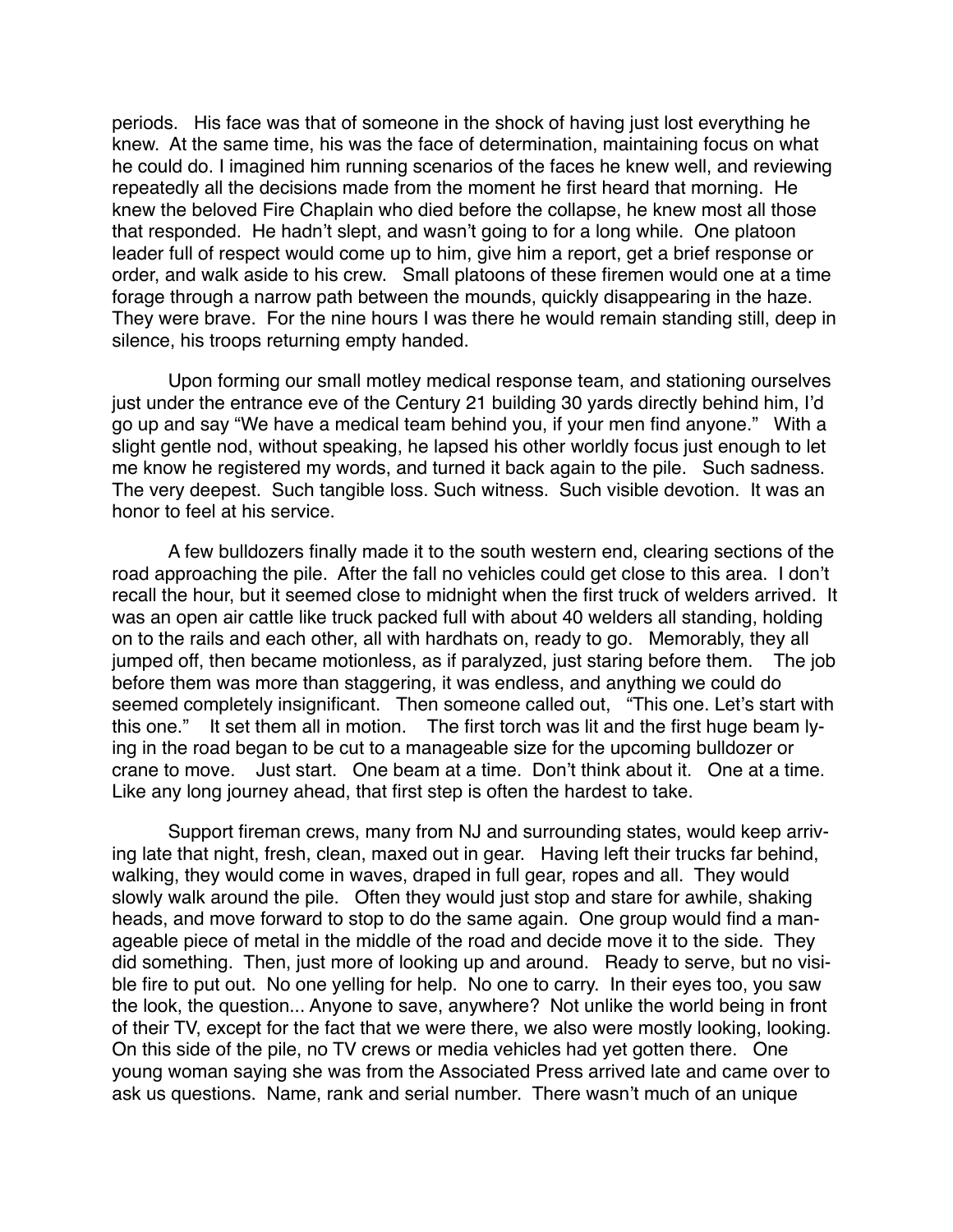original scoop any of us could provide. Really what to say? It was all to naked before us. No life was hanging in the balance with our actions. Again, we'd share few words, in a very somber whispered tone. She slowly moved on.

 I remember after a few hours, someone actually was found, far at the southern end, one person! They thought he/she was alive. Tremendous motion clicked in immediately for this one life. It was a great moment, to find anyone, and especially anyone with life. The person was transported to a triage center set up in the lobby of the south westernmost building on Liberty St. The lobby had reams of IV's rigged from the ceiling, waiting, waiting for use. Now a couple would be. The roadway was cleared to get an ambulance to this point. Not long after this, rumors would spread that that building was no longer deemed safe structurally. It could fall. The triage area was then abandoned.

With that mouth to mouth announcement, we looked up at each of the buildings above us in a new unsure light, and wondered. How could we tell what the shaking earth had done to any of them? Was there any safe place to stand? Should we leave? Everyone had already answered that themselves. No.

Looking up also had us all wonder at the seeming impossibility of these two huge towers not crashing upon most of these neighbors. 95% of the towers really came straight down. How much more devastating if they fell to a side? Just that much more unimaginable. How fortunate. "It's a miracle," we'd repeat. A miracle. (Engineering deserved that credit we'd say. I would come to be disappointed in and concerned with the gaping unexplained holes in the investigation's results as to the how and why.)

I remember being surprised by one man in particular. There may have been a couple others, but at that time there was one young, strong man, with a hardhat on, and maybe the one they made a movie about (I didn't see the 9/11 movie). He was climbing up alone way out in the middle of that edgy rubble, with a headlamp, calling into spaces. How did he get there? He'd carefully move from one beam to another, bend down as far as he could and yell. One beam, one space at a time. I think he was calling, "Anyone there!? Anyone here?!" He was probing alone, apart from any unit or command it seemed. No one would stop him and all wished him safe, and hoped he would yell "I found someone!" One slip and he could disappear. I felt like joining him but at the edges where I was, I couldn't see a possible way to start, and questioned my strength to shimmy up so many beams. Every half hour or so, I'd go again to an edge and peer through beams, or down into holes. Dark spaces, filled with silence. Foreboding. Bending, leaning, listening intently with every fiber. The answer was so stark that the thought of me calling down didn't seem to make sense. It seemed like yelling out in church or any sacred space... just inappropriate. Venturing any further just didn't feel wise, nor productive. The silt was at least a foot thick around the site. It was a slippery dust. The beams cascaded in every haphazard direction. That fellow climbing in the pile up there seemed my kind of crazy, in my younger years. I do believe he or someone, did eventually find the Miracle of Josephine crew this way. I'd rationalize my pull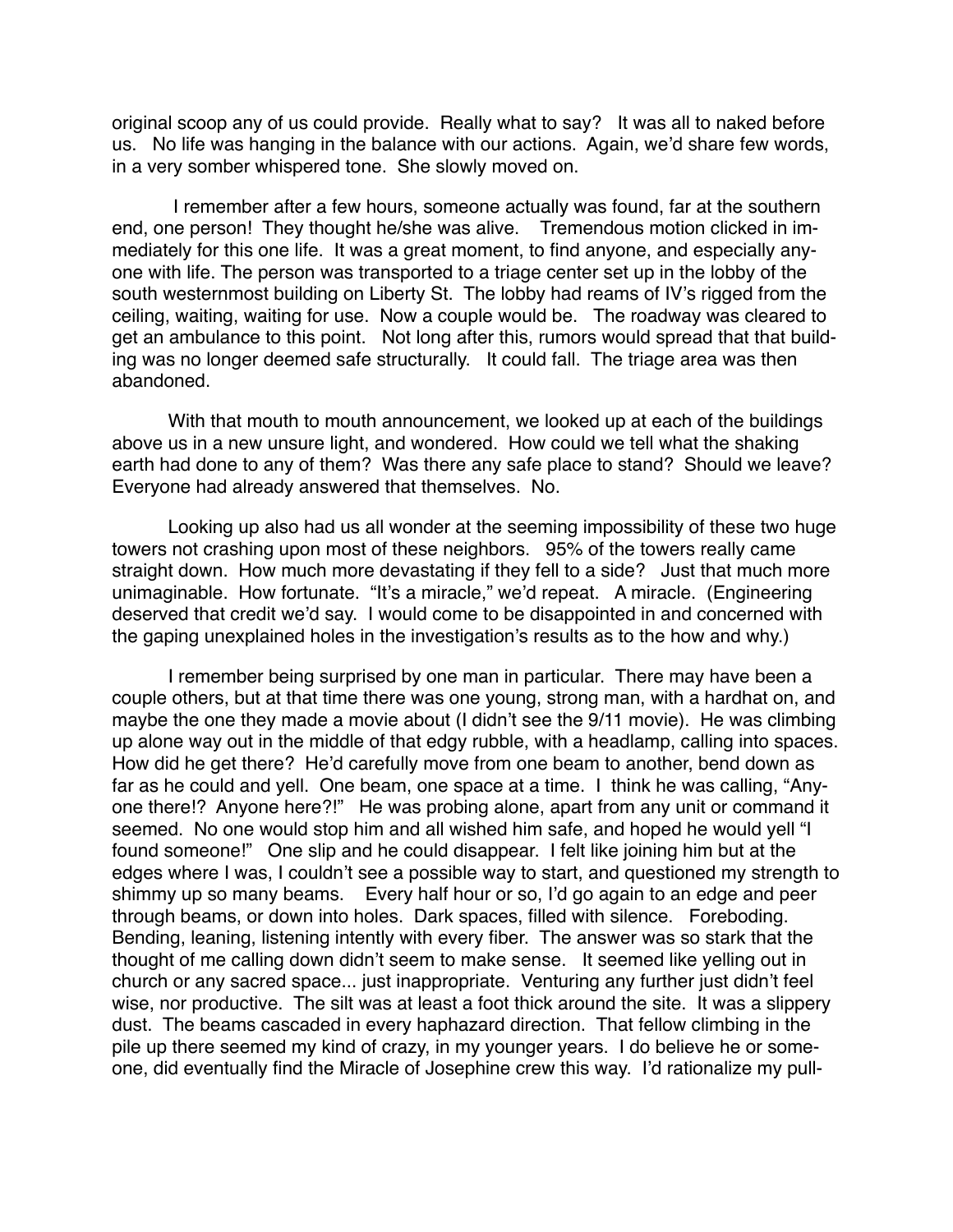ing back from the edge several times by remembering the medical team commitment to the Chief. But truly, I was afraid. I didn't have it.

I've been on a rescue effort after a serious earthquake, and witnessed a large building falling, pancaking next to me. I've sifted through rubble to find bodies or parts of bodies, but this was very different. This was a pile like none other. This was a dust like no other. Usually, you find the arm of a chair, a smashed picture frame, a shoe, a book or satchel with papers, recognizable shards of glass, torn lamp shades, utensils, pens, ruined clothes, partial walls of rooms, a mug handle, bits of things recognizable in the life of a home or office, something. None of that existed here. It was like being on the surface of the moon and being down in a crater looking up. That first night, everything, except these beams, was powder. Just powder. The air was powder. Nothing was visible or recognizable in the pile that night, but powder. Everything was just completely pulverized. But all night I kept looking to find something, something that would be precious to somebody. Nothing that night, nothing on the north west side.

An American flag was draped from a pole on the side of Church street at that corner. Rarely, the flag would gently, slightly move. The next day a TV crew would reenact the putting up of that flag as if it were current news? Flags the next day began popping up everywhere around the city. I love my country but tend to be wary of fervent displays of nationalism anywhere, in any country.

Man's best friend. One of forever inspiring sights to any down there that night were the search dogs. There were a number of them there. Out of the haze and rubble appeared two german shepherds, walking calmly, directly, purposefully, without a flinch, with their heads, eyes and ears straight forward, with such concentration, confidence, composure. Their presence was a grace for all, and helped our focus. They encouraged us to keep our own heads up, our eyes and ears alert. They didn't hesitate to go where ever they were told, right into the smoke, the dark, the hazard, the danger, without fear. They reflected to us that great gift of loyalty, trust, service. Man's friend had arrived. They would be used throughout the rescue effort, and find many a body and body part. Within a few years of their service they would all die as a result. They never knew how to complain, and you sensed they wouldn't if they did. I remember their eyes to be so soft and loving, yet so determined. I remember, thank, and salute them.

As part of my 50th birthday year I had arranged to climb Mt. Rainier with a brother and brother in law. I felt some guilt leaving city a couple of weeks after 9/11, even if it were just for a few days. But after months of training, I felt getting into nature, and some fresh air would be healthy. It was. Not only cleaned the lungs right out, but my mind, as the task required that I not think about anything else but each and every next foothold. I'd use the same headlamp I used on 9/11, just looking for different dangerous crevices.

It's the little things in life that sometimes makes a big difference. Besides the comfort of good family friends, in a Seattle book shop, as I was ringing up some material, a woman at the register was being a normal courteous friendly human asking where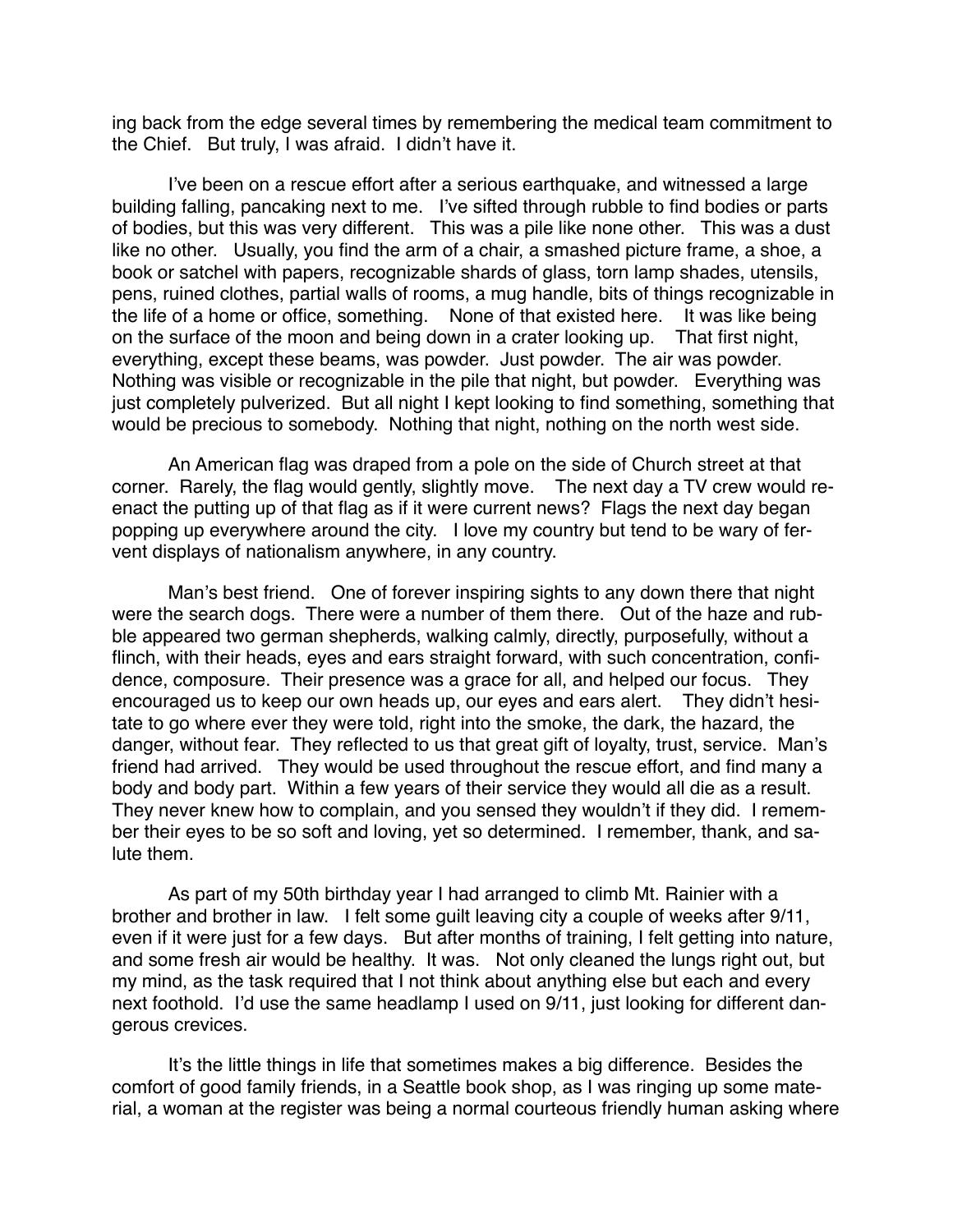I was from and how was my day (everyone outside NYC seems more friendly at times, but we're friendly too, no?!). When I mentioned NYC, she spontaneously welled up in tears, "Oh, excuse me." Full of concern, and gasping gently and quietly she asked me, "Are you OK? How are people doing there?" And continued, "It is so horrible. I'm so sorry. We think of you constantly." Real tears flowing. I was disarmed, shocked, feeling very far away from home and "it all", 5 hours plane ride, and she was right there with us, feeling it. The "us" again expanded. Thinking of that outpouring of care, she still can make me weep. Love in, pain/tears out. It wasn't just her personal emotion, it was this clarity that yes, we are all together in this. I felt and still feel so thankful. Thank you people.

In that first month I can also remember getting into a packed elevator in the Empire State Building. There was something about reclaiming our city and going to the now reinstated tallest building. It felt like part of the process to regain our strength. Even though we still felt raw, and the sense of safety not yet back (will it ever be again?), just being in the city still felt risky, death defying, so we kept countering this with our daily lives and work, and more, we were going to pay homage to this grand old building in the center of the city. Tourism was still down at that point.

It's beautiful up there, and feelings soared, but what was truly beautiful was what can happen in a packed elevator ride. They were all from Ohio. All "elderly". They just chartered a couple of buses and were coming to NYC to go to newly re-opened plays and visit all the sights they could, spend as much money as they could. "New Yorkers, we're here to support you, to let you know that we love you and are with you!" They all shouted. And they gave us hugs and cheers. What great spirit! Thank you! Thousands of stories we all in NYC know. This is how we survived, but more this is how we rebuild our lives and thrive. It is not our beating our chests about being the bravest of the brave (we might or might not be), or being the toughest and doing it our way all on our own. It's also very much about all this strength of heart and care from everywhere around us too. It's about the best of the larger family and team.

While for us the lives of those who rushed to the scene to help others and died will be forever etched in our heart with gratitude and remembrance, as most uncommon valor, I've always wanted to acknowledge the unreported millions who tried to do what they could, and would have done anything to help, here and around the world. These are also the 9/11 stories to share, to embolden us for the task we have still before us.

The re-opening of the WTC's great indoor glassed Winter Garden (destroyed with the North Tower fall) was a significant milestone in the city's recovery. To have those palm trees once again over our heads. Instead of the large corridor carrying us to the Tower we have a large glass wall to look down upon the now hallowed ground. Peering from there to give thanks for the souls now gone and those who worked so hard to rebuild, it is a quiet place with tables and benches and wide stairs, between the river and the site.

Ground Zero was now the ground whose name was being used for purposes yet unknown, and full now of controversy. For me Ground Zero remained a place of inspira-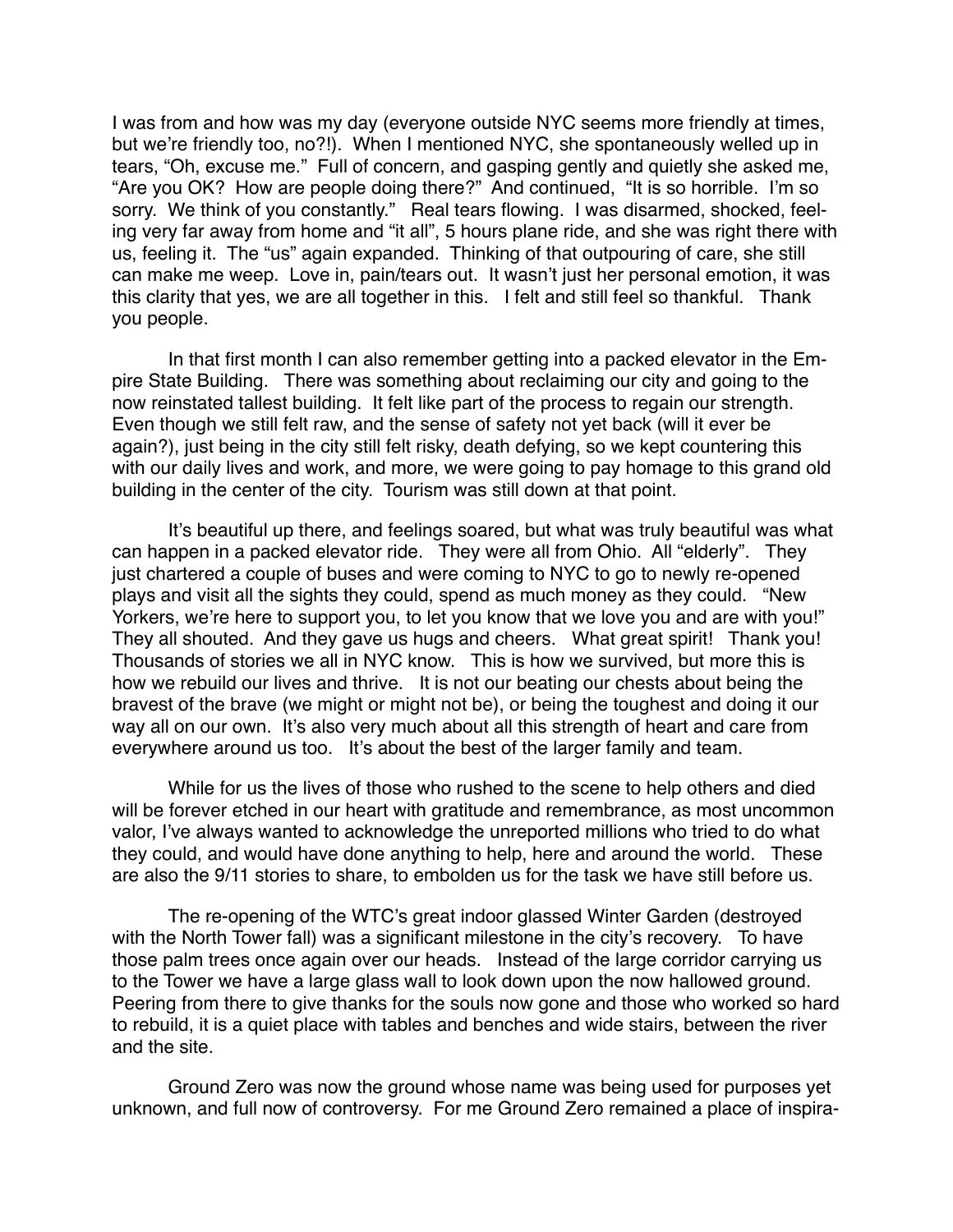tion. A place to think about why we're here, and how precious life can be. The Winter Garden was a gift of open space protecting from cold, rain or heat, and letting the light shine in. For me it was now also holy ground. It is there that I felt compelled to do most my writing for the 2003-4 documentary. I still return during any inspirational endeavor. We don't and won't forget. It became a meditative routine to rollerblade downstream, when not in silence, listening to Van Morrison, John Doyle strumming behind some of the very best Irish traditional musicians, Sibelius's 5th symphony, or the Boss's Rising Up album. The artist captured the feeling, the time, the emotion. Thank you for that one, Bruce.

There's a Catholic Church on Church Street about a block or so north of the towers. Doors of most all churches are usually shut except for events or services. That night they were wide open. I'd take a short break and wander there. It was dark inside, empty, and like all else, very dusty. Although the whole downtown area seemed to be in active prayer, here it was just natural to fall on my knees, and have a good talk.

Leaving the church, a block further north around 1 AM, a Hispanic TV crew ran up waving to me, the first crew I'd seen venturing that close to this area. The camera went right up to my face. "What is happening down there, can you describe it?" couldn't articulate, and just recall blurting, "The men down there are doing a great job. They are doing all they can." I can't remember. I don't think I shared my disillusionment that my own expectations had been pulverized, and that there is no one left alive to save. I couldn't and shouldn't say it. I was wrong of course. There were a handful that were to be found, alive. With the daylight, the Miracle of Josephine was to be uncovered.

Do you remember that one? I got to meet Josephine and some of the firefighters a few days later at a musical benefit, to raise money, break the silence of no music in life, and to help us heal. Actors and musicians slowly began ending the dark pall that hung over the city that first week, and brought our life back to life for us. Sound, voice, creativity to get out of our shell shock, our shock. Make it OK again, even if for a moment. This also took risk and courage. Thank you so much artists.

Very briefly, Josephine was and elderly lady working in the Towers. There was a team of 6 firefighters coming down the stairs. Josephine was holding things up, walking down as fast as she could, but very slowly. They wanted to carry her. "Mam, we have to move, let us help you." She had been struggling for quite awhile and turned to them. "Boys you go on ahead." With that she sat down. They were perplexed, again offered help, urgently urged her to keep moving, and debated just picking her up and taking her. With that there was a terrible rumbling, and as they all looked up, .... sharp movement and total darkness. Quite simply, had they gone a few steps further, just a few steps, not paused that one brief moment, they would all be dead now. That one narrow set of stairs for no reasonable reason, stayed intact as all else around them was crushed. These kind of pockets were what I originally thought would be found throughout the buildings, that is, before I saw them. The Firemen would soon search for, find and visit Josephine in the hospital, be forever bonded, and thank her as best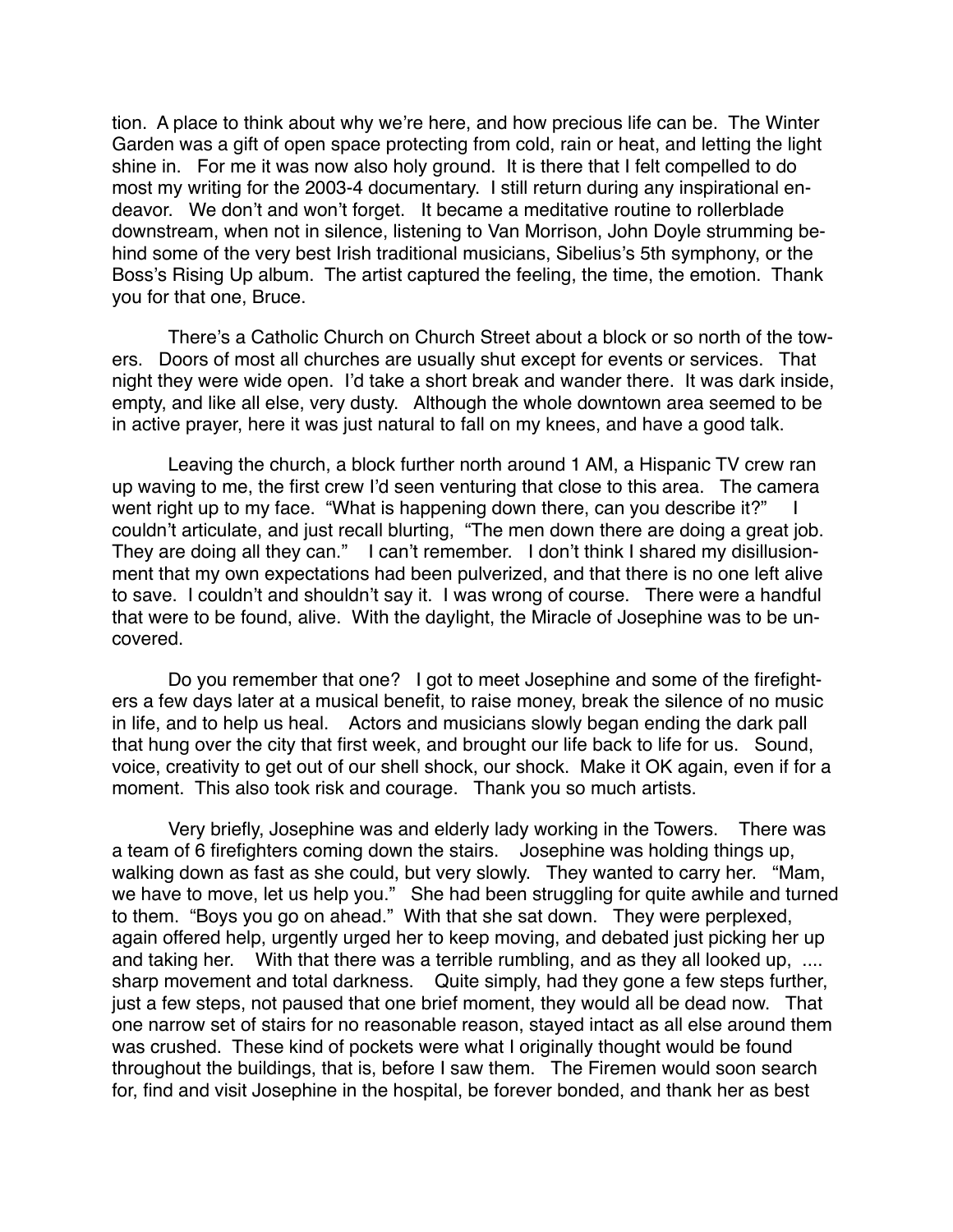they knew how. It was their word, not mine, but don't ask any of them if they believe in miracles.

Around 2:30 AM I felt there were plenty of people on hand, and perhaps just too many of us at the site standing around. I also knew in just a few hours I'd have to be at work and beginning to organize my team and homeless shelter for the prospects of another possible event. It was very possible that this wasn't the end, there could be something else happening at any moment, we had to be more prepared. There was much to do. I'd collect my rollerblades, and head to my tiny NYC studio's empty bed, home.

We each do what we can. Within a couple of weeks I would call a Muslim community newspaper in NJ to reprint an old letter of mine requesting interfaith and intercultural dialogue, and try to get an intercultural discussion group together. I would hold a block association meeting on disaster preparedness, set out guidelines and recommendations our neighborhoods preparation, and several months later go to Israel to observe and study their experienced response. Unfortunately, while there, just blocks away, I'd miss another devastating bus explosion by five minutes. I'd get to see the rescue and hospital response up close. How connected, organized and knowledgeable citizens and staff all seemed there. How unconnected we continue to be here in NYC and the US as of the time of this writing. Grab someone on the street today and ask them what their plan is if such and such happens. Most don't know, and assume wrongly again, that others are taking care of things. They don't know what their role will be, they haven't been asked, included or given one.

In that first year, I wrote out, power pointed and shared Israel's best practices and other recommendations to mostly deaf ears. Low levels of the Mayor Office and the Board of Health did respond. The head of NY Downtown hospital's ER was enthusiastic. But our Office of Emergency Management, nor our Hospital Association wouldn't be bothered with meeting a citizen. I wrote out and presented the disaster plan for my department. I got all the heads of the institutions in our shelter area together to formulate plans to help each other in various emergency scenarios. All in all, many people are working hard, but we still lack clarity of roles, function, citizen involvement, institution wide involvement, and basic interagency communication. It's never about fear, it's about knowledge and preparation. It's about drills, all of us, involvement, knowledge, being in it together. "Too expensive, complicated" Not for thse facing reality, not for Israel. We have been very fortunate we have not yet been hit again.

When 9/11 news broke, my girlfriend was on her first trip to Italy, actually being called down to from a friend atop another historic tower, in the heart of Siena. I knew she would be filled with anxiety. I knew her heart was all with mine, no distance, and hoped she would feel the same, and that could feel I was OK. No way to reach her now. My mom was in Germany on a trip returning to where she and dad were stationed in the debris of the "Good War". It would be days before any of us could speak. Third party e-mails eventually got thru. Like hundreds of US citizens abroad, they were both to have their return flight delayed for days and both receive support, condolence, food,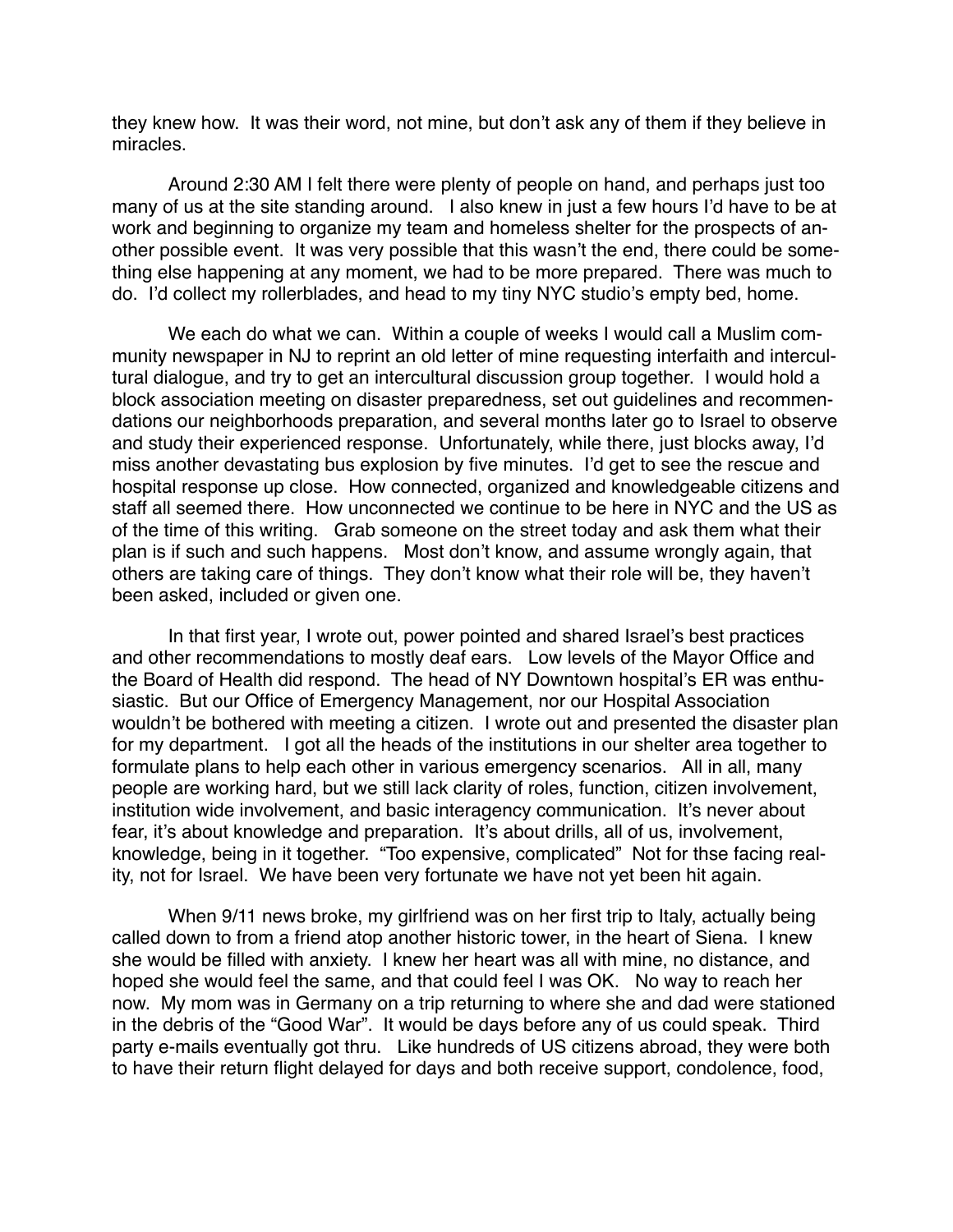lodging, and care by "strangers, foreigners". Thank you humanity for caring for those of my life.

The first decent meal I had after a couple of days not thinking about food or eating was with my dear friend Mahenni in our neighborhood restaurant. It was more than a meal. It's the breaking of bread I wished for all of us in these critical days. He's Algerian and a Muslim. He and most Muslims I know are firmly rooted in a universal humanity. I wanted to know how he was doing, and his family. "Anyone bothering you? What's your take? What's the reaction in Algeria? Talk to me about "fundamentalists" and Islam."

It was very healing. Not only his excellent food providing the nourishment for a brain to think again, but the moment to stare at each other, sitting together with questions, for a long time We helped each other integrate the emotions, and what little we knew of what was happening. We helped each other not confuse the issues with personal attacks. It became easy to feel support from a vast majority of the Muslim world. Received or not, our nation had that supportive sentiment clearly offered towards us in the beginning. Our administrations reactions, as were predicted and cautioned against these first days here, would slowly change this sentiment, not for my friend. Like most, Mahenni can tell the difference between this administration's actions and the American people.

He and his family had plenty of terrible experience with terrorism in their home country years back. After decades things were finally getting better. We asked and wondered out loud that first week, "What would this event bring? What was being stirred up?" So much rested on the wisdom of our actions now. Our response would be crucial. Our leaders were .... selectively talking to us, but not at all to the people of the world. We'd find out later, there indeed were other hidden agendas stirring the unease in our stomachs, and our subsequent reactions would again lend support to rising ideologues the world over. It was exactly what these damn ideologues all wanted. That first week Mahenni and I knew we didn't want that. We wanted ideologues of every nature weakened, marginalized rather than lionized, and the wind that filled their sails dispersed. The administration did the opposite of what we felt was needed.

If I may share this one difficult thought to explain, it perhaps was the single most overwhelming feeling that stays with me. At Ground Zero, on 9/11, I felt I could feel the souls. I felt their presence, tangibly, through the night, even if no trace of a body was visible, even in and beyond the dark empty spaces.

What I felt was an tremendous energy of compassion from them. They had crossed over but they loved so many here. No one wanted to die. But it happened swiftly, and while some souls still felt confused, there was a beaming out of a new force, beyond where we living were yet. From them there wasn't a trace of hatred, anger or vengeance. It was an energy devoid of fear. It was completely that of love and healing, call it what you may. That of compassion. This energy was very active and everywhere around us down there. I'm not trying to be spiritual or make this spiritual. I remember moments of sensing perhaps the most peaceful energies in my life experience.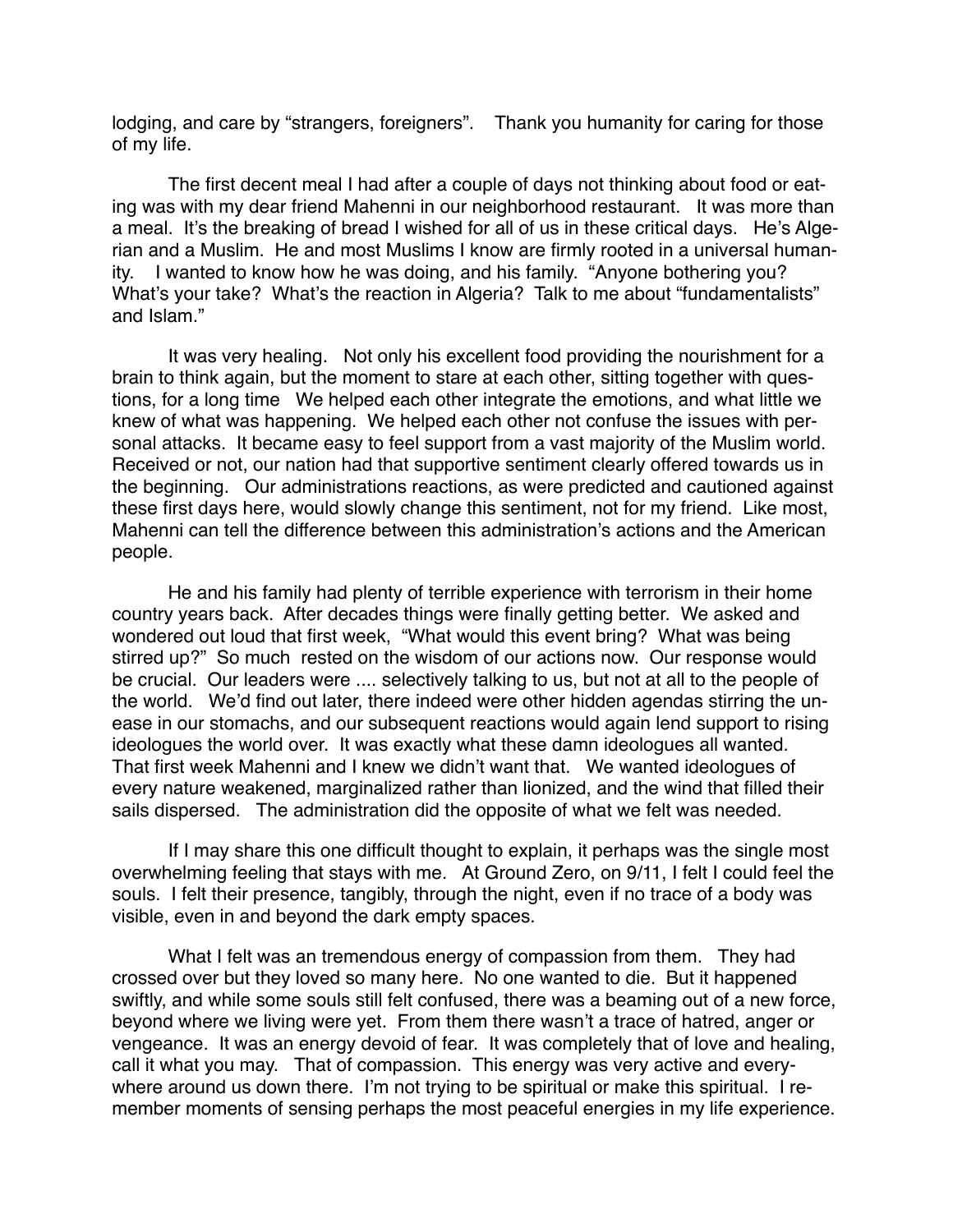And I could feel the worlds presence. I don't think I'm alone, but it was so overpowering and helped us all keep moving. I don't think you had to be there to feel it, it was also coming from and going out to you, but that physical spot down there was a focal point on that day. I could feel the support of everyone around the globe. It isn't hyperbole to say, astronomical support and compassion. It was a spirit more compressed than these two largest buildings together, yet somehow, a spirit and force so tranquil and calm. The feeling that something had to give back in August... it gave, something very big broke. It was done. I felt a unity on the earth, like I've never felt in my life. I must admit it's a unity that I always longed for, but always hoped it wouldn't need to be at this kind of expense.

I remember feeling then, and still believe the best way to honor the souls, and what I sensed they were sharing, pleading, was to make this a better world, a safer world, and world that had more of this compassion around me now. No more of this. All the personal and institutional honoring of our dead since may be genuine, heartfelt, vital, and worthy, but, to me we could do better in listening to and answering the voices I felt down there that first night.

That feeling of support from a compassionate humanity would continue with me and allow many of us to work without sleep for days. But that feeling for me would brake and brake suddenly, the moment I heard our national leaders speak. When I heard the word "war" for the first time, and then the word crusade, and the word "evil" repeated, and repeated, as mentioned earlier, my legs almost gave out, a shiver coursed down my spine, "No, no!" I remember calling inside, "No!" It had nothing to do with politics or parties, I felt we were being taken for another unexpected turn. Was I alone in what I heard from those that died? There was a shift, and it felt like an ubrupt u-turn. The strike on the towers was more than horrible, but the reaction... would it multiply it ten fold and worse? (Yes, much worse.) The words of war didn't feel like the flow of goodness and compassion, nor effectiveness. Subjectively, it was something quite the opposite of what those who died wished for, something we might call in Star Wars, the dark force was felt returning, cloaked in standard rhetoric of goodness. And the battle now rages.

With specific intelligence, I was all for immediate swift action against who did this, but a broad call to war.... and the strong we/they language? As the world's leader (like that role or not) with the world's support, what we would do had everyone's eye, everyone's breath, hope and fear. The best of humanity and civilization, or the worst? It was now in our court. Was our choice to lead the world by example toward the emotions of revenge, an eye for an eye, of might is right, any means necessary? Horribly, the answer would turn out to be, yes.

The 9/11 Commission had to struggle to come into being, and then struggle for each bit of essential information gathered. There are still many critical areas where needed information remains purposefully blocked. I felt alone as most seemed to accept and go along with the administrations answer that that little insignificant report put on their desk titled "Osama Bin Laden planning to fly planes into Buildings" was "old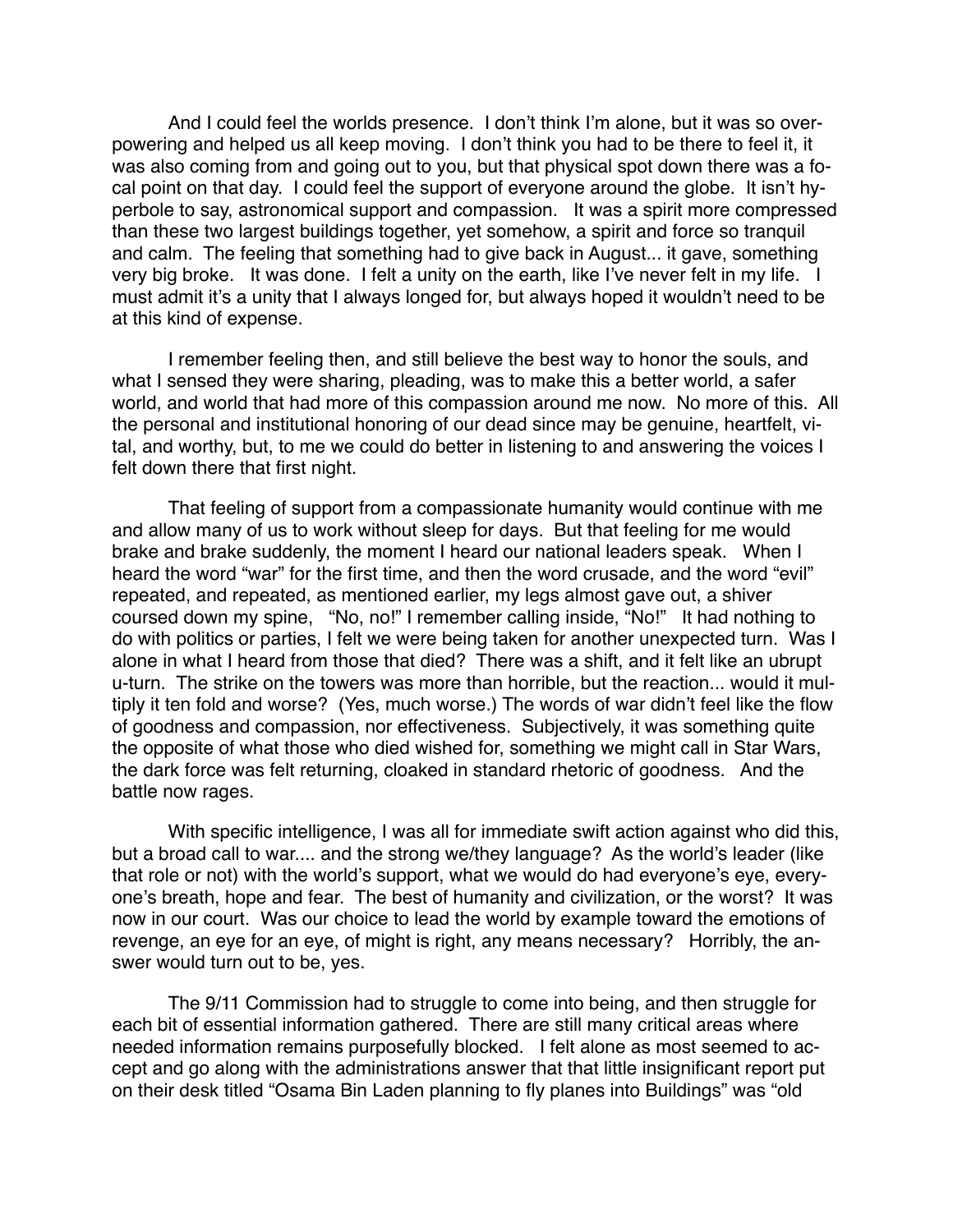news and lacked specifics" "Who could have known?" They repeated. We let that and so much more just pass. Old news, let's move on? But what criminal act says anything different? Stay exactly what course? Inexcusable.

I felt alone as we saw the spontaneous cheers for a President calling from the pile for retribution. This is seen as a turning point and high point in his career? As I wrote and said many a time, I strongly believed the best ways to honor the dead, to build the greatest memorial for them, was to dedicate ourselves to a better world, to help the world to be less violent and hateful, by example and deed.

Yes, get those involved. We disagree on how to approach this. But there was little space for discussion, listening, or disagreement. Dissent, an essential component of an vibrant democracy, was somehow again ... unpatriotic. And Osama t-shirts sell well outside the US.

Did our countries leaders gather the world together to see what we could do together? The world didn't think so. We did it our way? Well, turns out we did it the way of a handful of people in this administration. And most all our representatives handed them the reins, with too few exceptions. It wasn't about our good soldiers doing their solemn duty, it was about leadership. The deciders. For me it's now about accountability, and getting back to a genuine team process, to participation, problem solving and encouragement. It's about being strong enough to admit a wrong when we do it.

My intuitions that I wasn't alone was buoyed at vigils and demonstrations in that first year. Most, even large ones of many thousands, were never covered by the press. TV anchormen such as Gibson continue to say there was nothing to cover and people weren't out there, but like others he didn't look out his window, or look down the street. Long before the Iraq invasion he would have seen large signs saying "No War for Oil", "What part of Thou Shalt Not Kill don't you understand", etc. and would have met many intelligent people from all strata and professions, people believing in international standards, asking the good, direct, complex questions they were not asking. Non-violently and patriotically, wanting to help, caring. The country was betrayed, failed. Lies won out.

I was consoled a few years later when coming across the statements some of our great human leaders from around the world sent to help us immediately in 9/11's wake. Tragically, we didn't include or listen to them. The administration gave no notice, and the press gave them no platform, but these human leaders offered and tried anyway. Their wisdom and unheeded advice is included at the end of this writing. With belated apologies for our failure and recognition of them, how good it makes me feel to learn later we were so thought of and linked around the globe in this vision.

For those who lost their beloved on that day, like all those who have lost a loved one tragically, they don't want any politics to enter or interfere with that eternal bond. They just want to hear and see that person again, they want that person present in their lives, and since that proves physically impossible, they want to remember him or her with all their heart, never mind politics.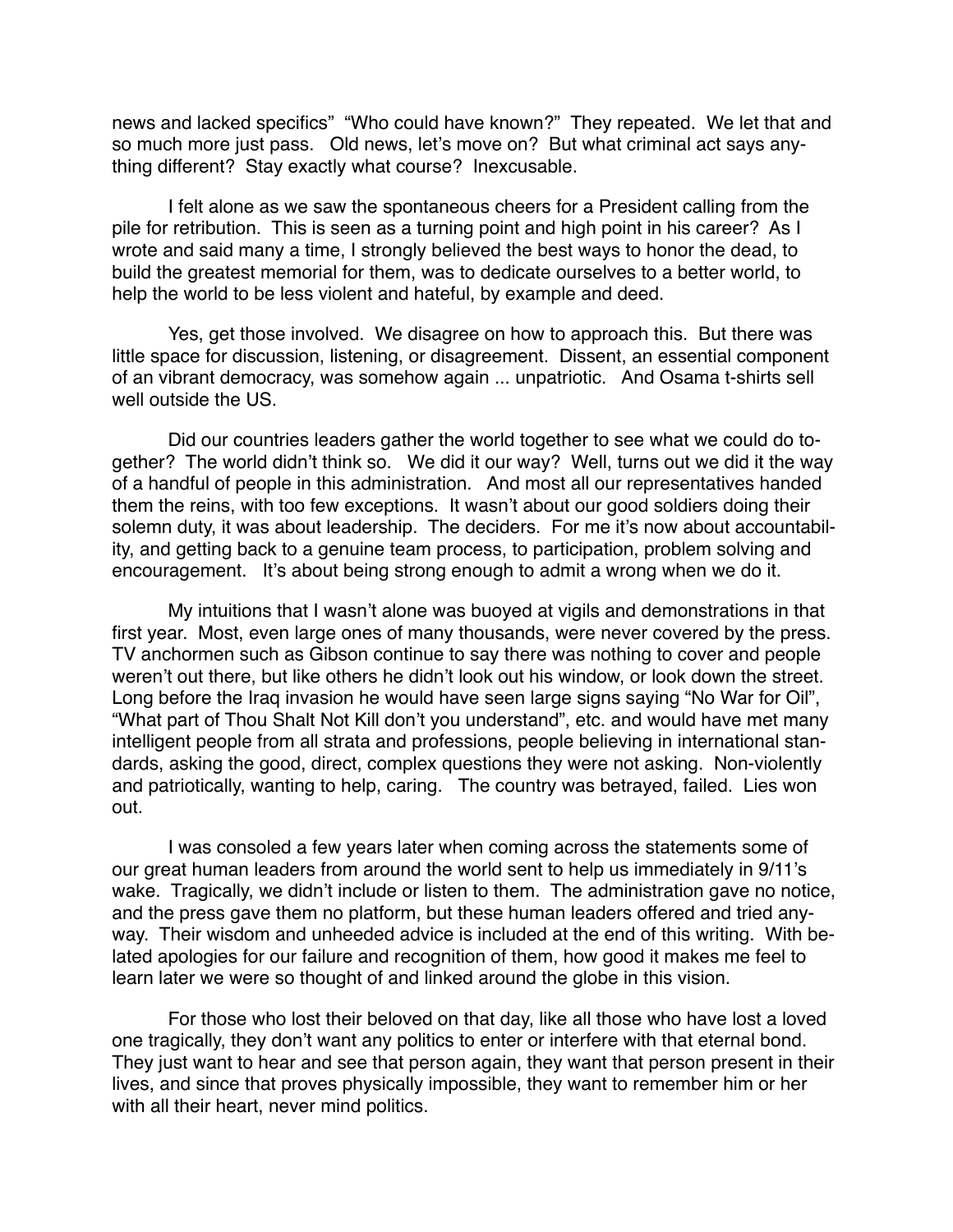There's a little thing I did unconsciously, but for 5 years I never touched the shoes I wore that night, still crusted with the fine gray white dust/ash. I couldn't bring myself to clean the ash off, or throw them away, or store them. For the first time, more than 5 years later, I laced them up for a hike in the woods, and decided to let the dust fall off naturally onto the earth, in nature.

The day after 9/11, after seeing clients all day, and holding a team conference and making preparations for possible terror events at any time, many of us went to man the volunteer centers at the nearby New School University. Ground Zero being locked out and taken care of, I felt this was the best place to help. With three thousand missing (We did not know the number of dead at all then, and thought it had to be much higher.) the University was one of the designated sites where relatives or coworkers were sent to try to find their missing colleagues and loved one. All day and night they were manned. And all day and night people would would walk in, some exhausted and crying, some calm and focussed, all caring with all their heart and all hoping against hope. Some exhausted, had walked already all over town to every hospital and morgue, to each center. The valued possession we had was the latest updated hospital lists. We had names. Names of those identified at the morgue, and those who could be identified at each of the hospitals. There were a number of John and Jane Doe's with some basic description, still not identified. They'd pray, could that be my brother, or wife?

We would sit down with each, one at a time and look through the multiple lists, alphabetical order, first and last name just in case, and any spelling that came close. Everything was about names. Names that meant absolutely everything in the world. They brought in photos, descriptions, contact numbers. They would review where they were working, what the last contact with them was, what they looked like, and ask what we knew of what was happening down there at recovery. Were they finding anyone? Where might the bodies be taken? When was the next update of a list? We watched them tape up the names, numbers and pleas with photos on our boards and walls. We offered counseling. Most only wanted that one person, who was not present.

We listened. We had only a few paltry answers, and wrote down names. We said I'm sorry, a lot. Hope, hope. Even though no death nell was confirmed for them yet, it was the sitting with each other, the echoing of names, that became the beginning of the unofficial shiva, the public wake, the common room of human hope, a room open to listening or being silent together, crying, being angry, confused and frustrated, but mostly compassionate together, whatever it would take.

For all those many hours that evening and after work the next day, not one of the hundreds of names I searched for was found. Not one from my desk. Not once could I say, Here he is! John X! He's at Bellevue! He's alive! I felt as helpless there as I did at the pile, and my efforts to give anyone what they wanted, what they really needed, seemed as futile. "It's going to be OK, or You'll be fine or Don't worry" weren't appropriate, and were not uttered by me.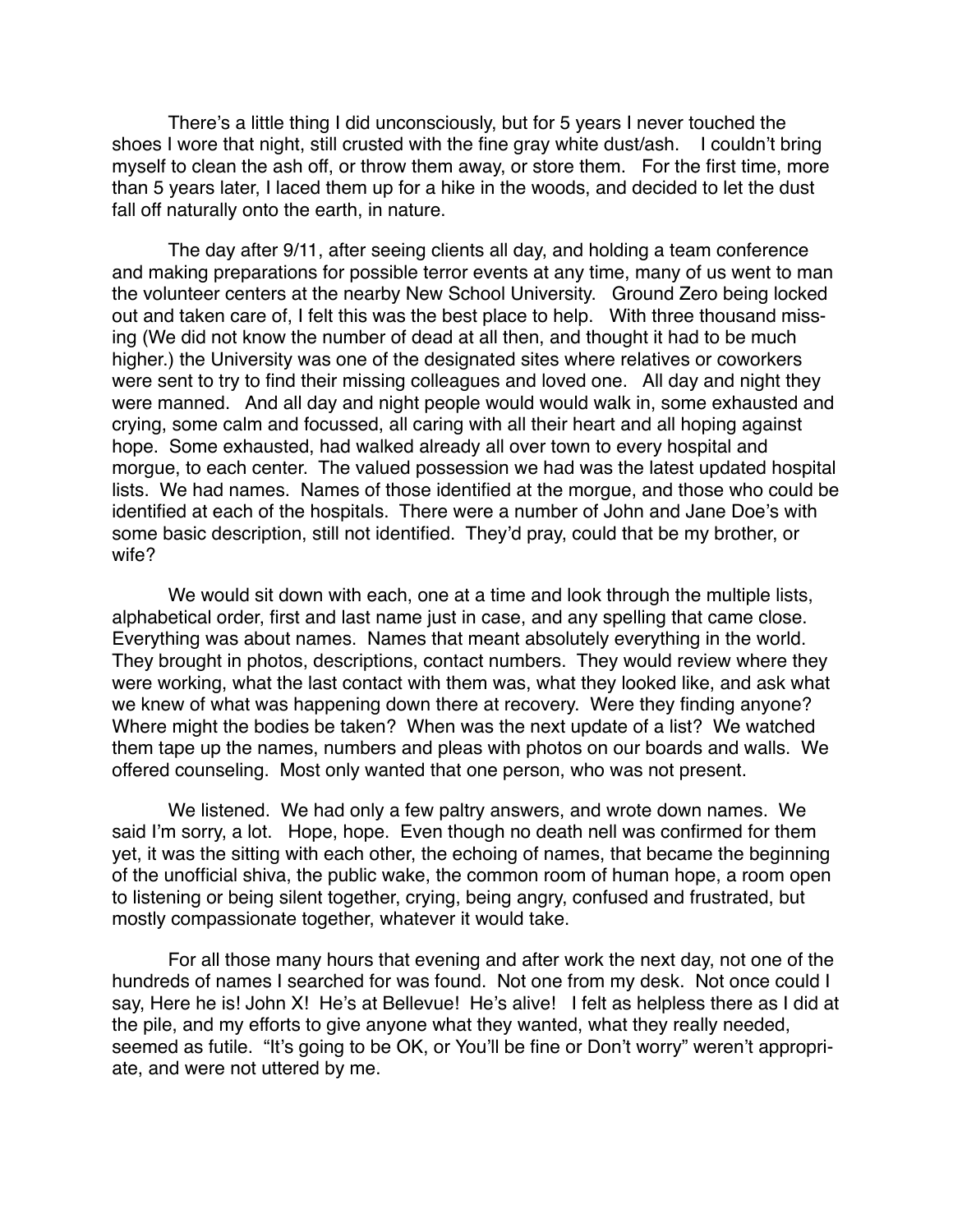For those hundreds who came by looking, your concern and tireless efforts will also never be forgotten in the mosaic of 9/11. Your love for your loved one, or your appreciation for your colleague will remain part of what got us all through those days, and continue to inspire. I remember you. And I still go and read the names you looked for, now on the wall.

One of my dearest good friends is an Episcopal priest and chaplain. She would work closely with the Chief Coroner and spend months on call for whenever a body or the smallest body part was found. She and other select chaplains of various faiths were asked to come, say a prayer over, and bless whatever was found. The caring and reverence around this was astounding, a sincere ceremony for even the smallest piece of flesh for it sometimes would be the only link for a family. Thank you.

What has happened to all the caring by all the people mentioned throughout this piece? Can we carry it on, forward? The devastation daily on the TV (actually not shown to us in the US as it is daily in all other parts of the world), has been numbing. But what about those digging thru rubble as we speak, now. Love to them too. For too many thousands around the globe, many unreported and unrecognized 9/11 events have happened, and continue to happen as I write. Many asked back then, why? What did we do to deserve this attack? We could ask still, what did that mother, sister or grandfather on TV crying now do to deserve this life taking blast today? It's for me to rededicate myself, and answer that call, to again, re-member.

Anniversaries are going by quickly. I received a call from a dear Franciscan priest friend stationed in Jerusalem. He had been asked to lead the Catholic prayer in an large Interfaith Service being held in Jerusalem on the first anniversary of September 11th, 2002. He knew my long involvement in interfaith and was lending me a great gift of trust in requesting my thoughts for this. I sent him my answer in the below prayer, that if I were an American Catholic priest there, I would pray on this day:

"In the name of the Father, the Son, and the Holy Spirit.

Shalom. Baruch Ata Adonai. El O Hey Nu Melech Ha Olam. Blessed are you our Lord, our G-d, King of the Universe.

Bis Millah. Insha Allah. In the Name of God, the Compassionate, the Merciful.

We are heartbroken. We are tired. We are in darkness. We are afraid.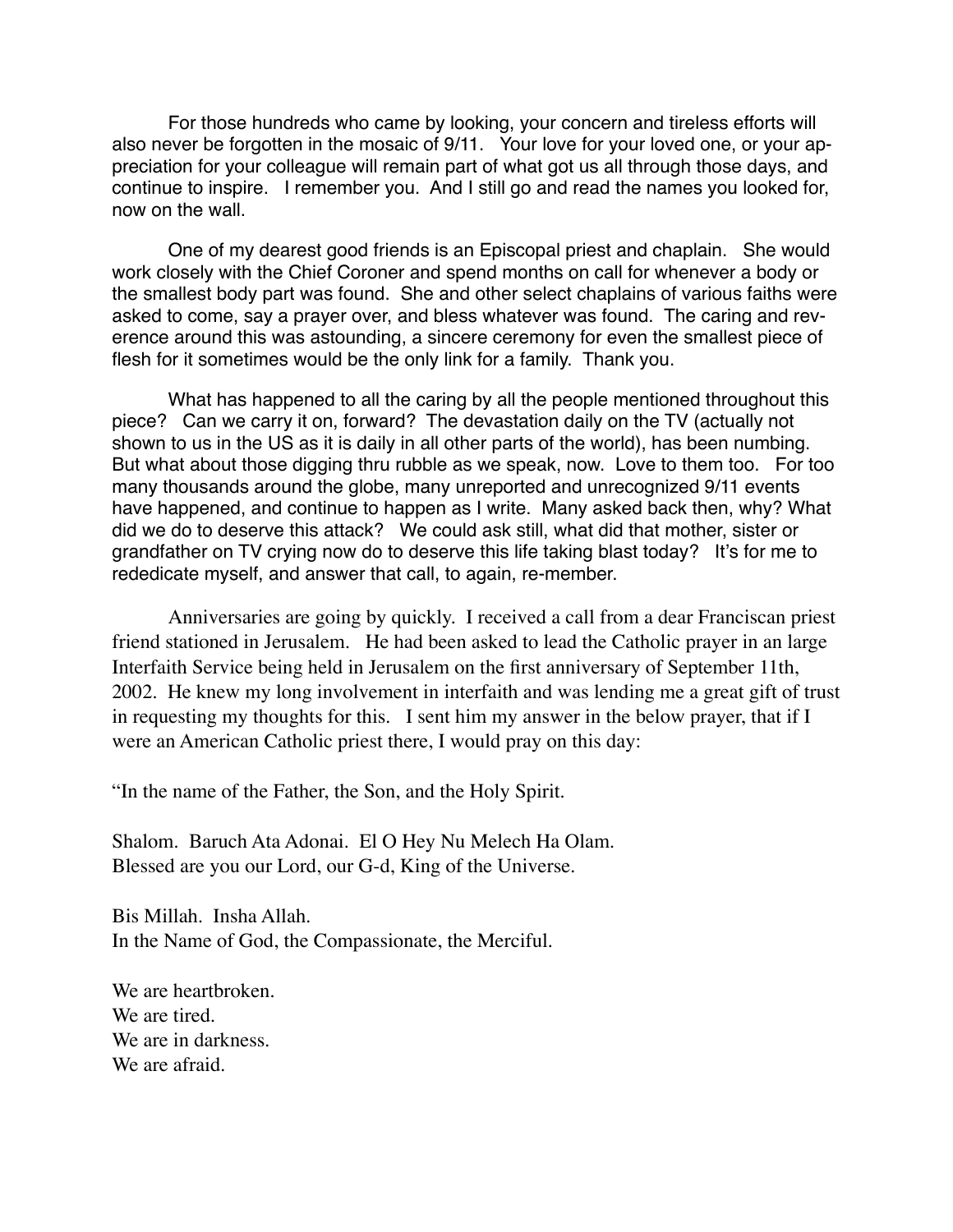On this day, those around the world were awakened yet again by tragedy, a tragedy awakening us to how greatly we are, and have been separated from You.

Your grace in the aftermath united us for a moment to see the greater suffering and vulnerability of our common humanity.

On our streets, within the Towers and planes were your children, our precious children, our brothers and sisters, fathers and mothers, of all religions, all races, over a hundred nationalities, and people from all socioeconomic status, from delivery staff, cooks, secretaries, to leaders of international institutions. Several hundred public servants who rushed to the scene to help lives unknown to them, had their own lives taken to You.

In all our wonderful diversity, please help us here on this one small, delicate planet, embrace our family of humankind.

Encourage us to gather the fortitude to search, recognize, admit to, and disable the evil carried by our common human enemies: poverty, our sins of hatred, of arrogance, of ignorance, of prejudice, of intolerance, of injustice, of irresponsibility, of indifference, of spiritual materialism, of greed, of blaming the other.

Help us gain the courage to overcome the sources of our fear, our hopelessness and insecurities.

Strengthen us with humbleness, to not only listen, but to hear each other. May we hear in each other, Your wisdom, Your guidance, and Your love. And by "love" we mean as the American Martin Luther King, Jr. said, "Not some sentimental and weak response, rather that Force which all of the great religions have seen as the SUPREME UNIFYING PRINCIPLE OF LIFE."

Thank you for endowing us with the ability to give each other ATTENTION: a tool to heal each other and to continually re-build Your community. In this attention we come to witness the center of Your heart: compassion. We pray that whatever we learn from this experience is to improve the lot of mankind.

An American mother, grandmother, and teacher, Ethel Lombardi said: "The real challenge for all of us is to desire to evolve out of our fears. There is no love or healing in fear. Each person living in fear contributes and helps support everyone else's fear, until the struggle to live and love becomes more difficult for all of us."

To fit this occasion, I've taken liberty to paraphrase a portion of an address by US President Abraham Lincoln given at a uniquely devastating battlefield some 140 years ago.

"We have come to dedicate this [moment].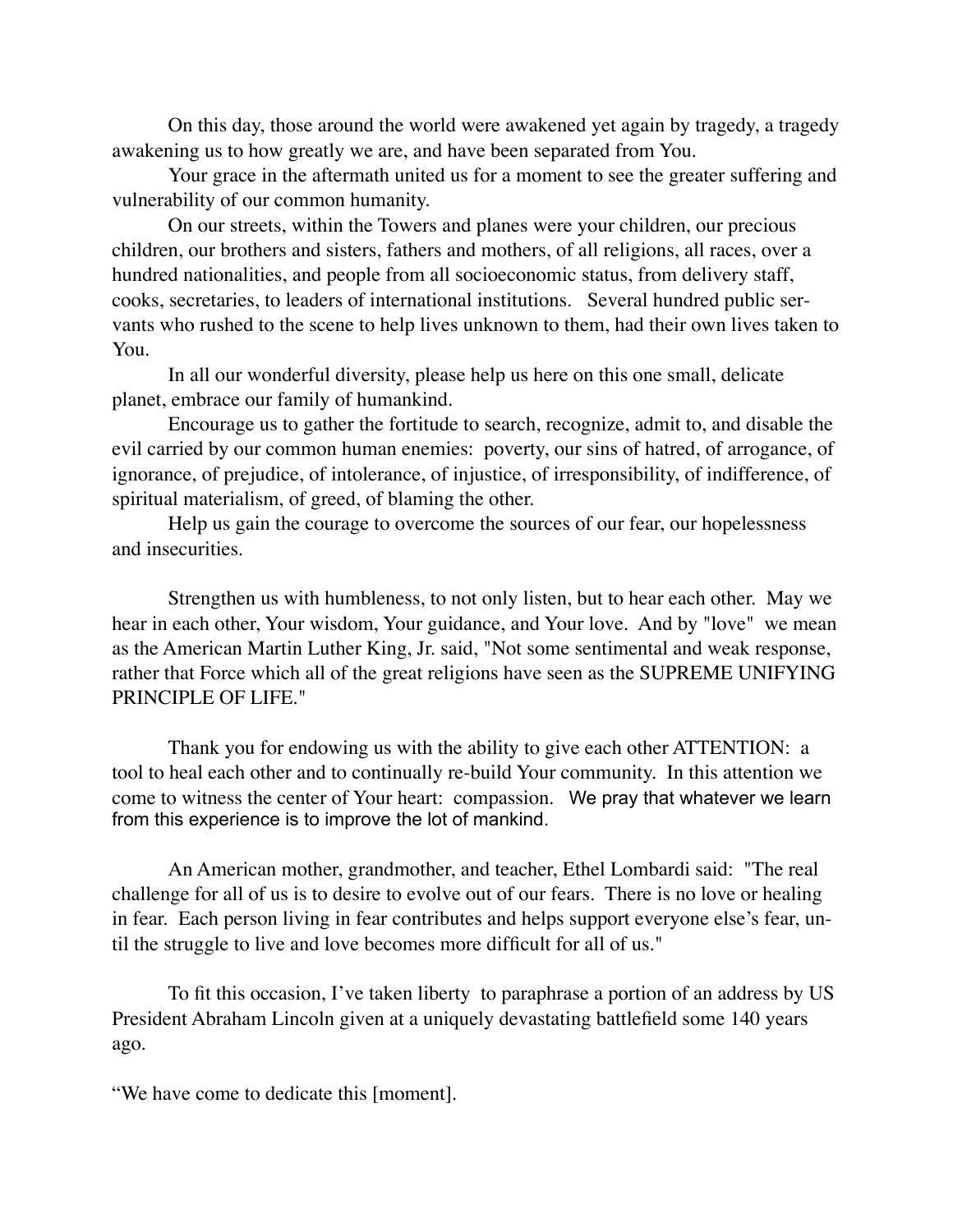But, in a larger sense, we can not dedicate --- we can not consecrate --- this ground, [this moment].

The [good] men [and women] ..., living and dead, have consecrated it, far above our poor power to add or detract.

It is for us the living, rather to be dedicated here to [their] unfinished work and lives … It is rather for us to be here dedicated to the great task remaining before us --- that from these honored dead we take increased devotion … and that we highly resolve that these dead shall not have died in vain --- that this [world] under God, shall have a new birth …

The founder of our Franciscan Order wrote this prayer over 800 years ago;

"Lord make me an instrument of thy peace. Where there is hatred, Let me sow love. Where there is injury, Pardon. Where there is doubt, Faith. Where there is despair, Hope, Where there is darkness, light. Where there is sadness, Joy. Divine Master, grant that I may not so much seek to be consoled As to console, To be understood As to understand, To be loved As to love. For it is in giving that we receive, It is in pardoning that we are pardoned…"

A few words given to us by Our Saviour Jesus Christ, a Jew schooled in a synagogue of Nazareth born here in Palestinian Bethlehem, beloved by Mohammed as a Prophet of God.

(Matthew. Part of our Beatitudes)

"... Blessed are those who are persecuted in the cause of uprightness,

The kingdom of heaven is theirs.

Blessed are those who mourn,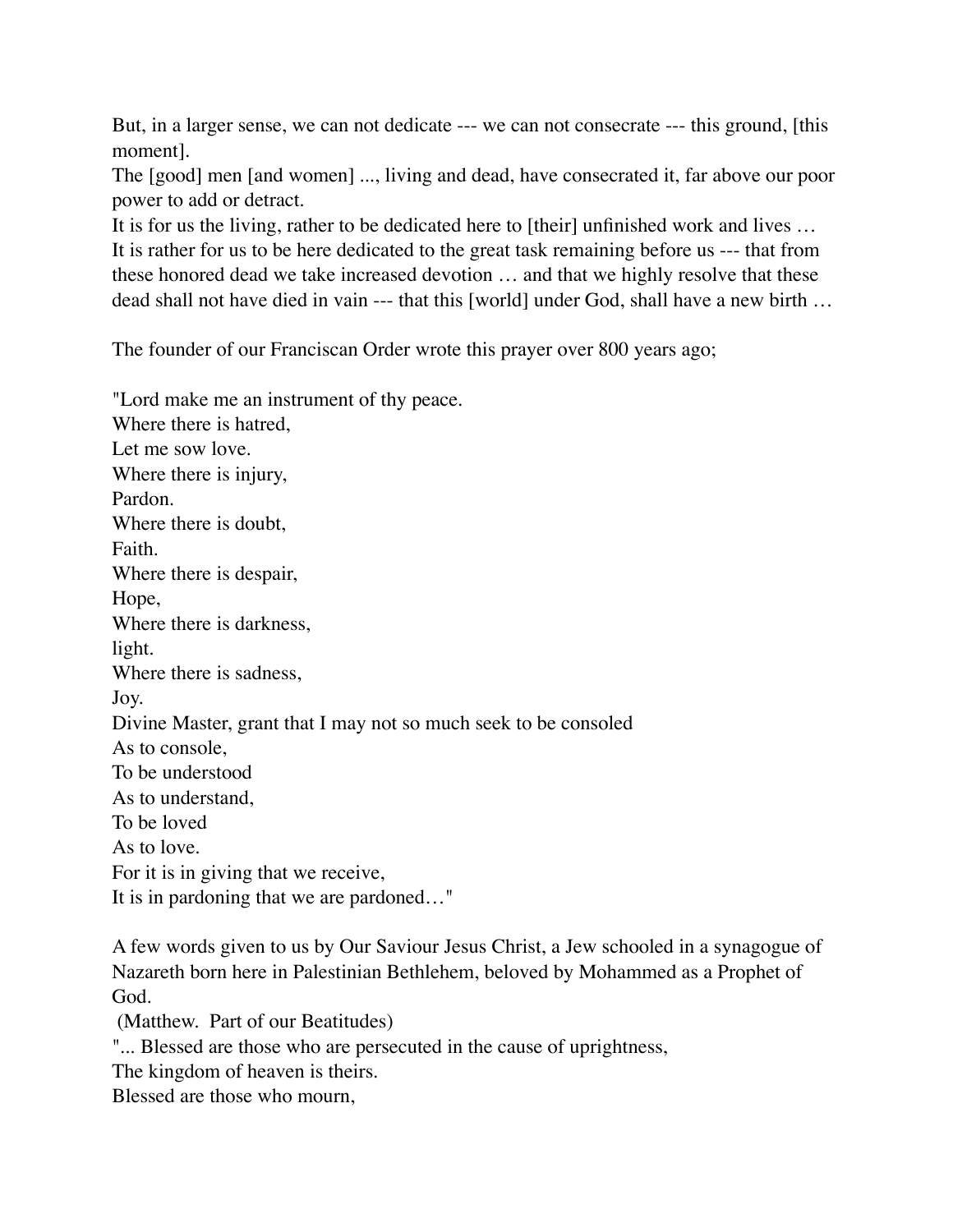they shall be comforted. Blessed are the merciful, They shall have mercy shown them. Blessed are the pure in heart They shall see God. Blessed are the peacemakers: They shall be recognized as children of God..."

Dear God, our Father. Thank you for our gathering, our coming together today. We don't know what lay ahead of us, but keep us close to You, and strengthen us each day forward.

Amen. Ameen

Ps. Two Extras:

The Bible:

They shall beat their swords into plowshares, and their spears into pruning hooks: nation shall not lift a sword against nation, neither shall they learn war any more. But they shall sit every man under his vine and under his fig tree; and none shall make them afraid: for the mouth of the Lord of hosts hath spoken it....

- Micah 4.1-5

New Testament:

Be ye all of one mind, having compassion of one another, love as brethren, be pitiful, be courteous; not rendering evil for evil, or railing for railing, but contrariwise blessing. Pay back with a blessing, that ye should inherit a blessing. Miracles are what God promised to give you when he called you. For he that will love life, and see good days, let him refrain his tongue from evil and his lips that speak no guile. Let him eschew evil and do good; let him seek peace and ensue it. ... - 1 Peter 3 8-12"

August, 2002 A. Donovan NYC

-O-

In past years, I came across much wisdom for support to get through our challenge. We tend to think we are alone. We're not. Many Nobel Peace winners with vast experience with war and oppression, who led regions and country's back to a life worth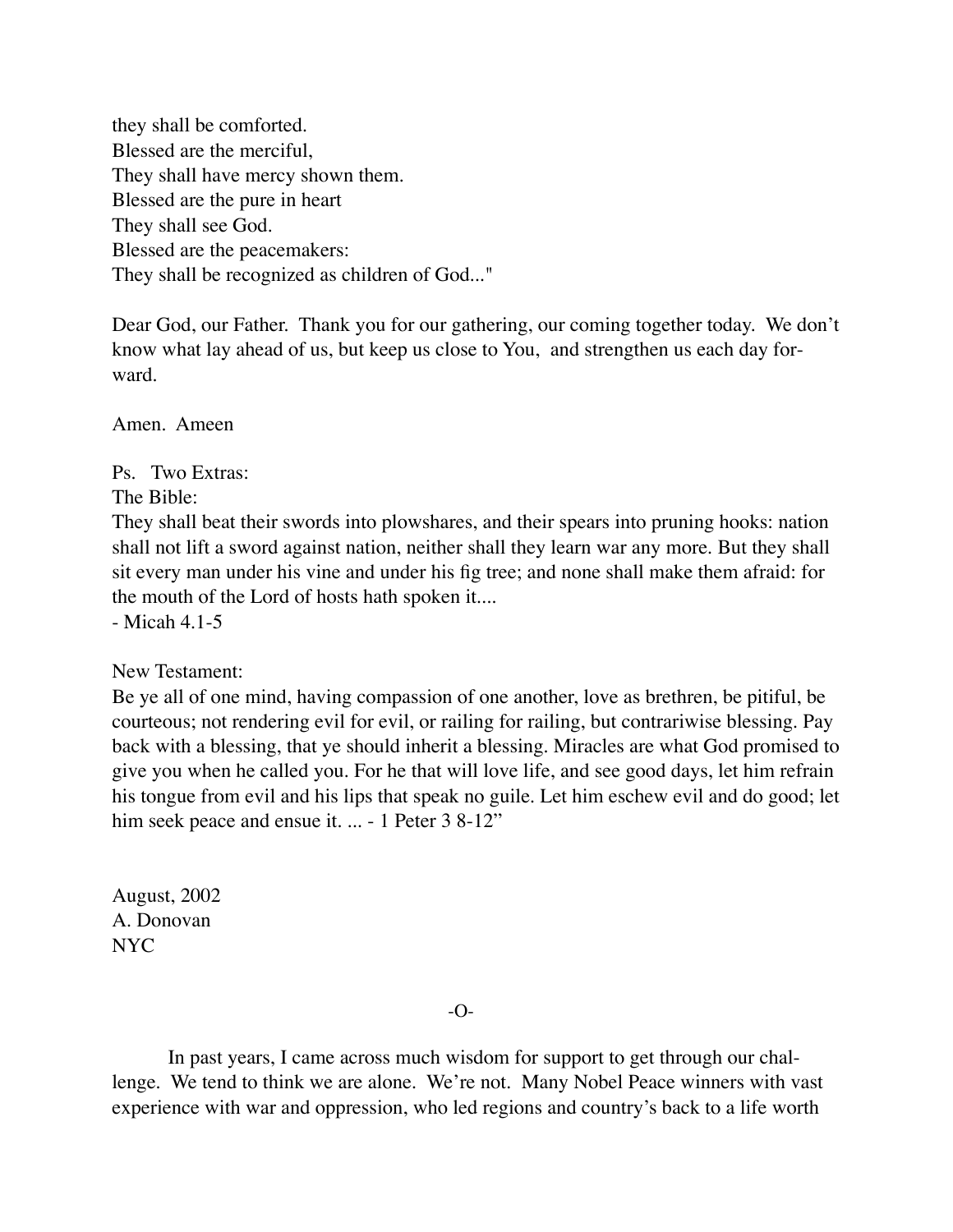living, away from authoritarianism, and human cruelty, offered their help and guidance immediately after 9/11. Sadly, and tragically, this vast wealth of leadership and knowledge fell on deaf ears, went unheeded, un-welcomed. Below is guidance I found from just a few of these leaders. The wisdom remains there for whomever will retake the reins and do the work:

Mikhail Gorbachev, October 19th, 2001

Nobel Peace laureate and former leader of the USSR who spearheaded ending the devastating Cold War, and led it's transformation to Russia and independent states, had this statement published:

"In the past month, the world has witnessed something previously unknown: a common stand taken by America, Russia, Europe, India, China, Cuba, most of the Islamic world and numerous other regions and countries. Despite many serious differences between them, they united to save civilization.

It is now the responsibility of the world community to transform the coalition against terror into a coalition for a new, peaceful and just world order. Let us not, as happened during the 1990's, miss the chance to build such an order.

Concepts like solidarity and helping third world countries to fight poverty and backwardness have disappeared from the political vocabulary. But if these concepts are not revived politically, the worst scenarios of a clash of civilizations could become reality.

I believe the United Nations Security Council should take the lead in fighting terrorism and in dealing with other global problems. All the main issues considered by the United Nations affect mankind's security. It is time to stop reviling the United Nations and get on with the work of adapting it to new tasks.

Concrete steps should include accelerated nuclear and chemical disarmament and control over the remaining stocks of dangerous substances, including chemical and biological agents. No amount of money is too much for that. I hope the United States will support the verification protocol of the convention banning biological weapons and ratify the treaty to prohibit all nuclear tests. Both steps would reverse the Bush administration's current positions.

We should also heed those who have pointed out the negative consequences of globalization for hundreds of millions of people. Globalization cannot be stopped, but it can be made more humane and more balanced for those it affects.

If the battle against terrorism is limited to military operations, the world could be the loser. But if it becomes an integral part of common efforts to build a more just world order, everyone would win - including those who now do not support American actions or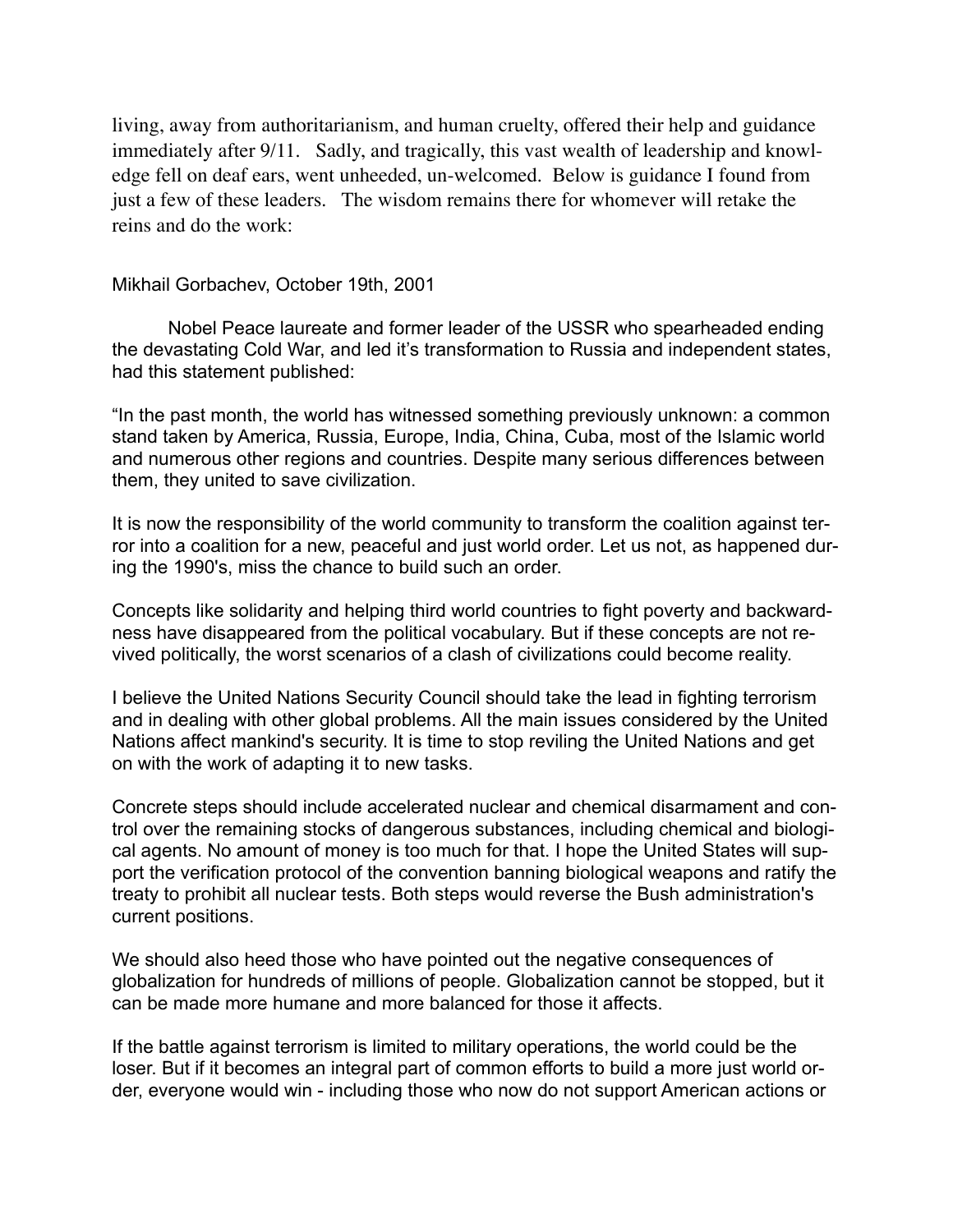the antiterrorism coalition. Those people, and they are many, should not all be branded as enemies.

Russia has shown its solidarity with America. President Vladimir Putin was the first foreign leader to call President Bush on Sept. 11. Russia has been sharing information, coordinating positions with the West and with its neighbors, opening its airspace, and providing humanitarian assistance to the Afghan people and weapons to the Northern Alliance. This has been good policy. But we should bear in mind that, both in the Russian establishment and among the people, reaction to it has been mixed.

Some people are still prone to old ways of understanding the world and Russia's place in it. Others sincerely wonder whether the world's most powerful country should be bombing impoverished Afghanistan. Still others ask: We have supported America in its hour of need, but will it meet us halfway on issues important to us?

I am sure Russia will be a serious partner in fighting international terrorism. But equally, it is important that its voice be heard in building a new international order. If not, Russians could conclude that they have merely been used. Irritants in US-Russian relations - issues like missile defense and the admission of new members to the North Atlantic Treaty Organization - will be addressed in due course. But they will be easier to solve once we have moved toward a new world agenda and a deeper partnership.

Finally, it would be wrong to use the battle against terrorism in order to establish control over countries or regions. This would discredit the coalition and close off the prospect of transforming it into a mechanism for building a peaceful world. Turning the coalition against terror into an alliance that works to achieve a peaceful and just world order would be a lasting memorial to the thousands of victims of the Sept. 11 tragedy."

## **N. R Mandela, F. W. de Klerk, D. M. Tutu, September 19th, 2001.**

**Three South African Nobel Peace laureates who broke chains of an abhorrent tradition and helped end decades of inhumanity, onto forging a most courageous path of reconciliation, wrote and signed this letter in the week after 9/11:**

**"The terrorist attacks in the United States of America last week shook all of humanity. It starkly reminded us again of the depth to which we can sink in our inhumanity towards one another.**

**It was a source of encouragement to note that almost the entire world responded with utter revulsion to such cowardly acts that cruelly and horrendously took the lives of so many innocent people merely going about their ordinary daily lives. Amidst the inde**scribable tragedy the overwhelming decency of human beings the world over found expression in the unreserved condemnation of those terrible deeds of cruelty.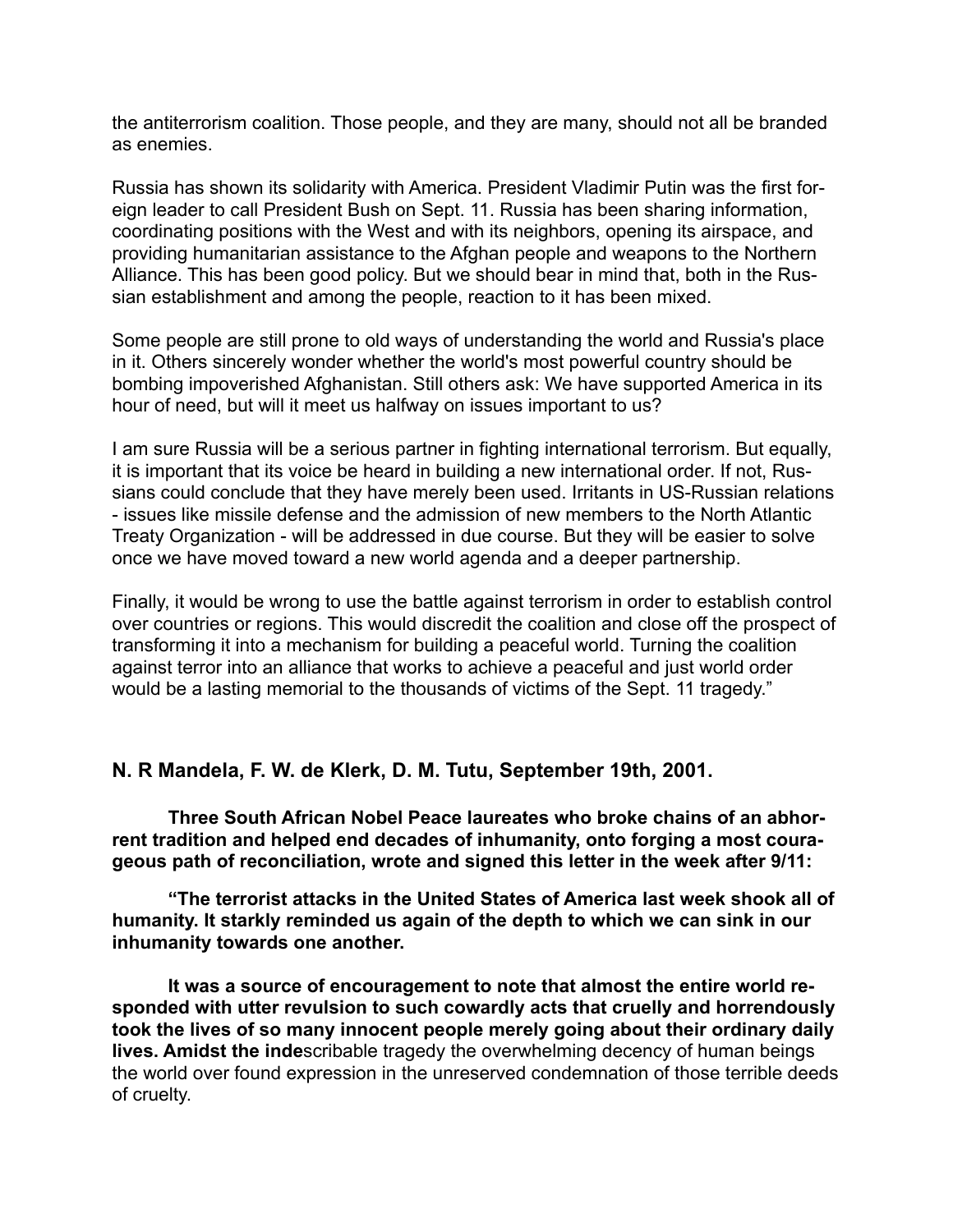To that we wish to add our collective voice of condemnation of those acts and to express our deep felt sympathy to the American government, people and particularly those who lost family and friends. We share in their sense of loss and can only trust that they will take some sustenance from the knowledge that so many people all over the world mourn with them.

The events of last week are also a renewed call to rid the world of the scourge of terrorism. Those acts emphasized that we are all vulnerable to terrorism. We hope that the culprits will be identified, apprehended and severely punished.

This is a time that the world should stand together in pursuit of those objectives. Terrorism seeks to put itself above and outside of the law. Our steps against terrorism should studiously be within international law and the charter of our world body.

We need wise leadership and statesmanship in this period of looming crisis. The actions taken should not deepen tensions and further divide the world for it is in those circumstances of strife and division that terrorism finds fertile ground.

The recent history of our own country has taught that negotiation is the surest means of finding lasting solutions to even the most seemingly intractable political problems.

In combating and seeking to eliminate terrorism we must address the root causes of problems around the world and find just solutions to them. In the Middle East, particularly, efforts at arriving at a just and peaceful settlement should be redoubled.

If out of the tragic events of last week the world can find a renewed will to cooperate in finding just solutions to the problems that threaten the safety, security and wellbeing of us all, the highest tribute would have been paid to those who lost their lives."

## **Dr. José Ramos-Horta, October 10th, 2001.**

**Nobel Peace Laureate and Foreign Minister of the newly established East Timor, who led a valiant independence movement, via an brave alternative path to violence as violence was a constant threat for his people:**

**"As human beings we must always pause and ask ourselves if the use of force to deter violence or to halt the perpetrators of terrorism and genocide is the only option available.** 

I have often agonized over this dilemma. As a human being, I agonized over NATO's use of force in Kosovo. I supported it once I concluded that all diplomatic channels and efforts to stop the ethnic cleansing of Kosovars by the Milosevic regime had failed.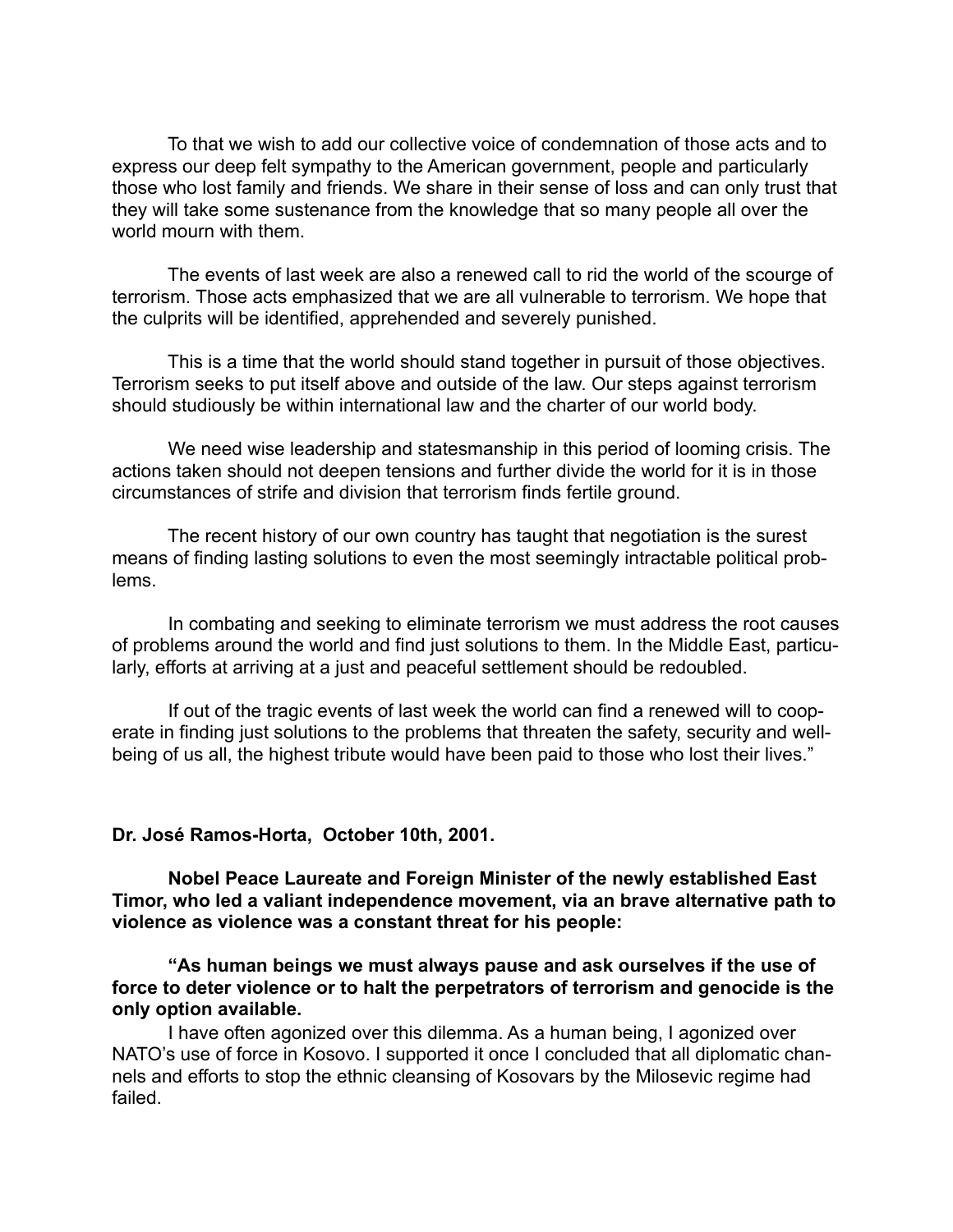Again I have reflected on the decision by the US and its allies to use force against the Taliban regime and Osama Bin Laden terror network. In confronting this painful and agonizing question, my conscience tells me that the use of force was inevitable and necessary.

In 1999, the East Timorese people were brutalized, murdered, and the country thoroughly destroyed. We appealed to the US, Australia, Portugal and the UN to send in forces to save our people. More than 30 countries responded and an international force finally landed in our country. They saved our people.

How could we East Timorese, today, profess a false "pacifism" in the face of the barbaric act of September 11, that victimized thousands of people at the World Trade Center, and in the face of the barbaric Taliban regime that has enslaved millions of Afghans?

As human beings we must always pause, reflect and resist the temptation to use force and the practice of an eye for an eye. However, there are times, when the use of force is legitimate and necessary. In the face of evil, invocation of false pacifism leads to inaction and betrayal of the victims of oppression. For this reason, as I stand here today, I endorse the use of force against the Taliban regime that oppresses its own people, has taken Afghanistan back to the Dark Ages, and is harboring an international terrorist network.

I can only hope that once the dust settles, the G8 countries, with the UN and the World Bank, and the private sector around the world, forge a Marshall Plan to eradicate poverty.

The US has shown that when there is political will it can mobilize the international community on a common cause. If there is the political will and leadership to forge this impressive coalition that spans the globe in the fight against global terrorism, then surely there must also be the good will, leadership and vision to forge a new international coalition against hunger, abject poverty, malaria and aids. Extreme poverty is an affront to all. It should shame us that governments can readily allocate billions of dollars to fight wars and yet refuse to spend modest sums to fight poverty. As a human being I am ashamed."

Dr. Oscar Arias, October 11th, 2001,

Former President of Costa Rica and 1987 Nobel Peace Laureate, who lead the transformation of a whole region in tragic conflict, by example and deed.

"I know that many of the people of the United States believe in working for peace, but have difficult questions in their hearts today. How do we stop terrorism? How can we prevent another attack from happening? How will we know when we are safe again? How do we achieve justice for the horrible thing that was done to us?

I'm afraid that there are no easy answers to these questions. The government, and the people, of the United States are in an extremely delicate position at this time. They are struggling to find a response that will stop the evil of terrorism, but without repeating that same evil: without killing even more innocents. The greatest danger I see is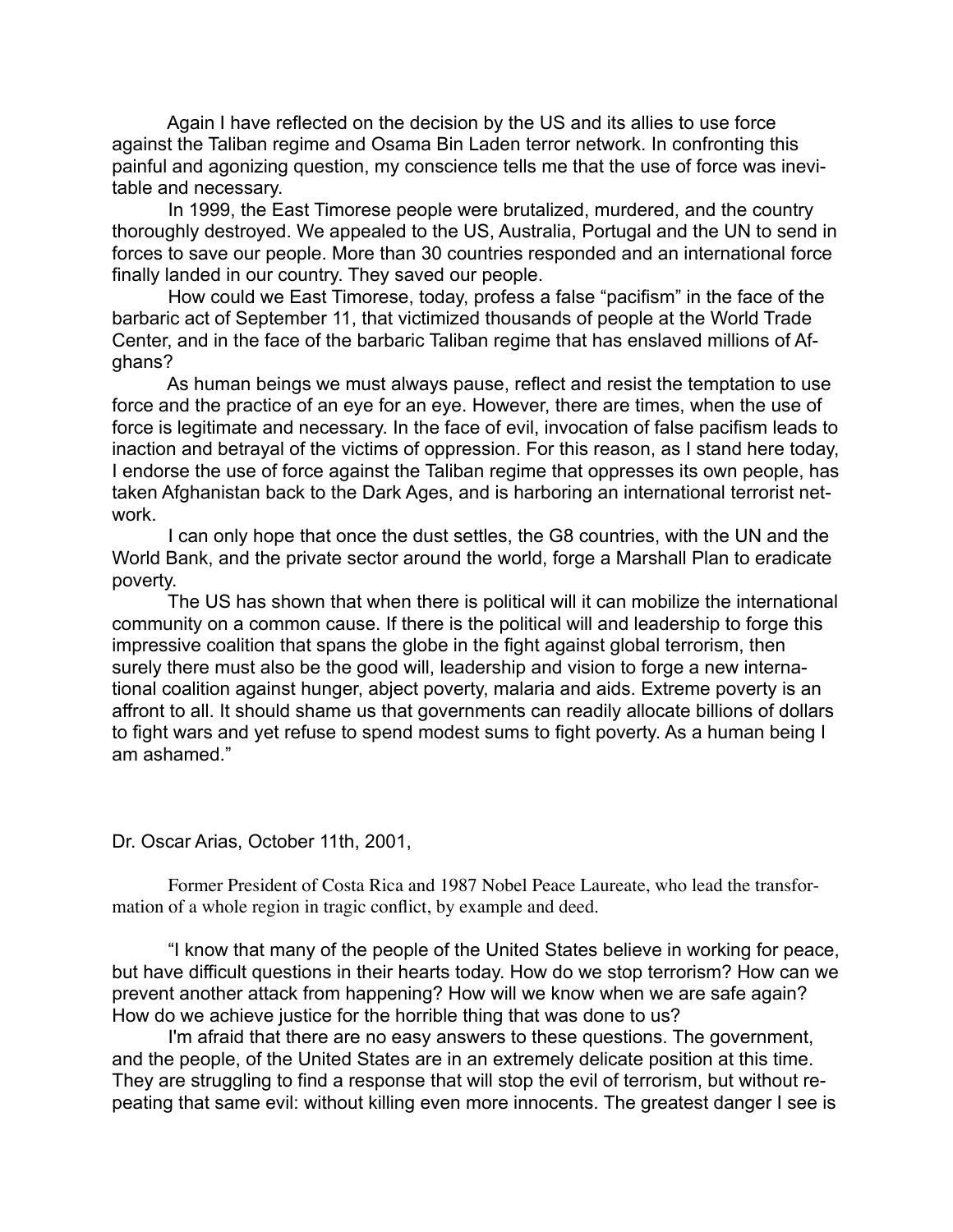this: that people will begin to welcome violence into their hearts, and in this way diminish their own souls. While I believe that actions such as those carried out by terrorists on September 11 must be responded to, I believe it is vital that Americans not allow themselves to be overtaken with a thirst for revenge.

Now that war is upon us, I feel it is imperative that the present conflict not be inflamed and extended into a "clash of civilizations," nor that it be painted as a jihad or a crusade--two concepts that have been sorely abused over the course of history. There is truly nothing more disturbing than killing in the name of God and religion. Today I send my plea to those in the Muslim world, in Indonesia and Saudi Arabia, in Bangladesh and Iran, and in all places where the name of Allah is worshipped, to reject the false call to holy war against the West that is being put out by extremist leaders. At the same time, I call upon the leaders and the people of the West, in societies based upon the Judeo-Christian tradition, to recall that Christianity provides no basis for an assumption of superiority and dominance, quite the contrary. The holy writings of the Torah, the Bible, and the Koran have been twisted so often that it has become difficult for ordinary, good, and compassionate people of all faiths to discern the principles that are primary in all the holy books: peace and justice, fair treatment of our neighbors, and the primacy of love as the supreme value.

Whether or not we subscribe to any religion, and whichever faith has shaped the culture that we live in, let us all remember the importance of working together as a human race for the survival of our planet, and for its lasting peace."

## -O-

Above were some of the paths not taken. Those paths have been made increasingly difficult now, and will need some clearing, but still remain. Let's get together in this spirit.

In ending, that week of 9/11, prayers much like this below were being written, agonized over, given the utmost thought and care, and occurring throughout the city's religious institutions of all faiths. We would learn, we were prayed for around the world. Those who died I know heard the prayer. God I'm sure did. But little evidence by deed from some key "leaders" claiming to hear God's guidance. The prayer lives, and remains worthy. Excepts from one example of a pastoral prayer, prayed in the Rockefeller Memorial Chapel. that prayer written and delivered by a Dean Alison Boden, September 16th, 2001:

"Gracious and everlasting God.

Like people of faith and good will all over the world, we gather our broken hearts in prayer for those who have died in the horrific events of this past week. We thank you that they ever lived at all. We thank you for the joy that they brought to their parents, sweethearts, children, and coworkers, for the testimony of their faith in